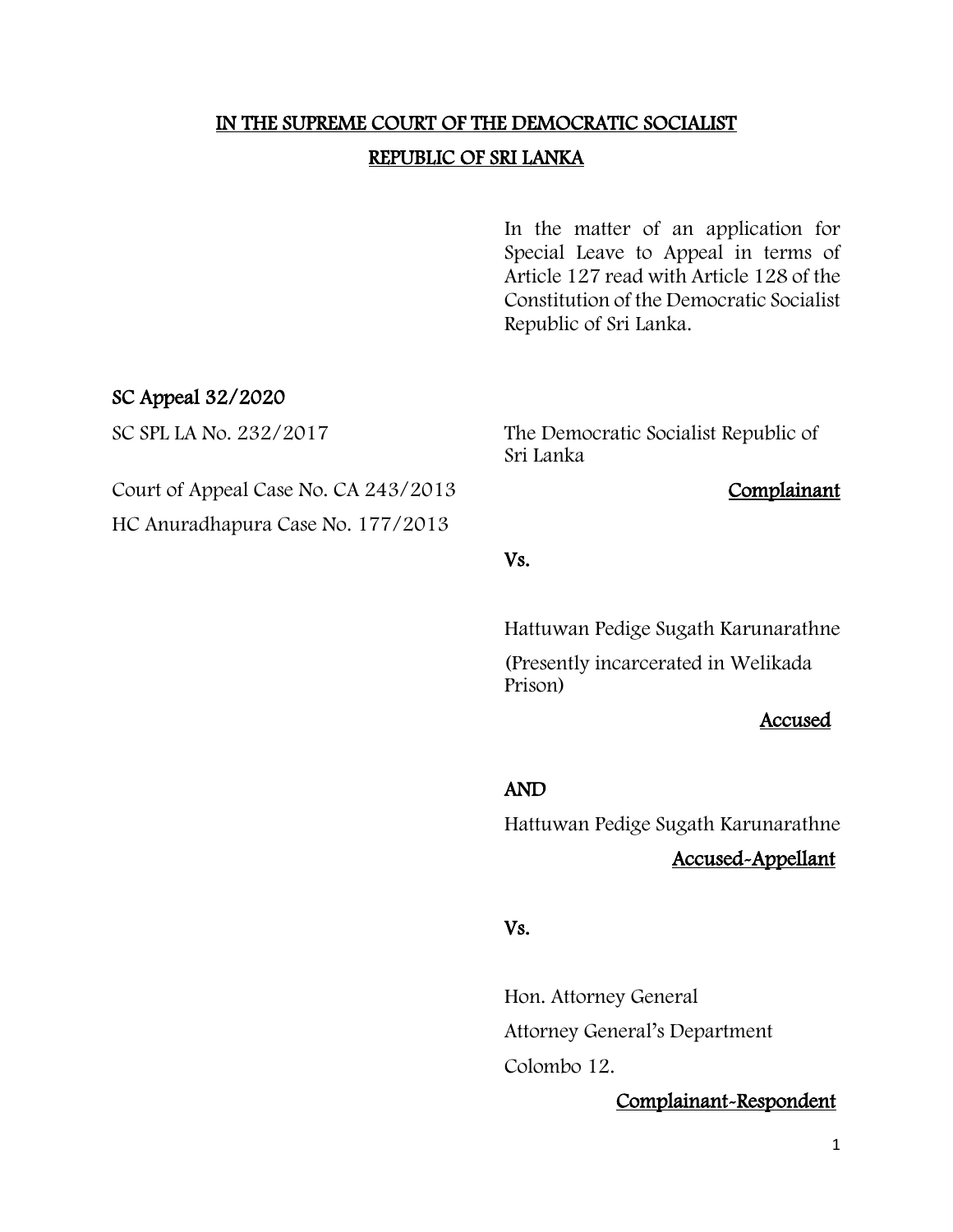## AND NOW BETWEEN

Hattuwan Pedige Sugath Karunarathne

# Accused-Appellant-Petitioner

Vs.

Hon. Attorney General Attorney General's Department Colombo 12.

# Respondent-Respondent

| Before:     | Buwaneka Aluwihare PC J                                                         |
|-------------|---------------------------------------------------------------------------------|
|             | P. Padman Surasena J                                                            |
|             | E. A. G. R. Amarasekara J                                                       |
|             |                                                                                 |
| Counsel:    | Asthika Devendra with Kaneel Maddumage for the Accused<br>Appellant-Petitioner. |
|             | Lakmali Karunanayake DSG for the Attorney General.                              |
|             |                                                                                 |
| Argued on:  | 28.01.2020                                                                      |
| Decided on: | 20.10.2020                                                                      |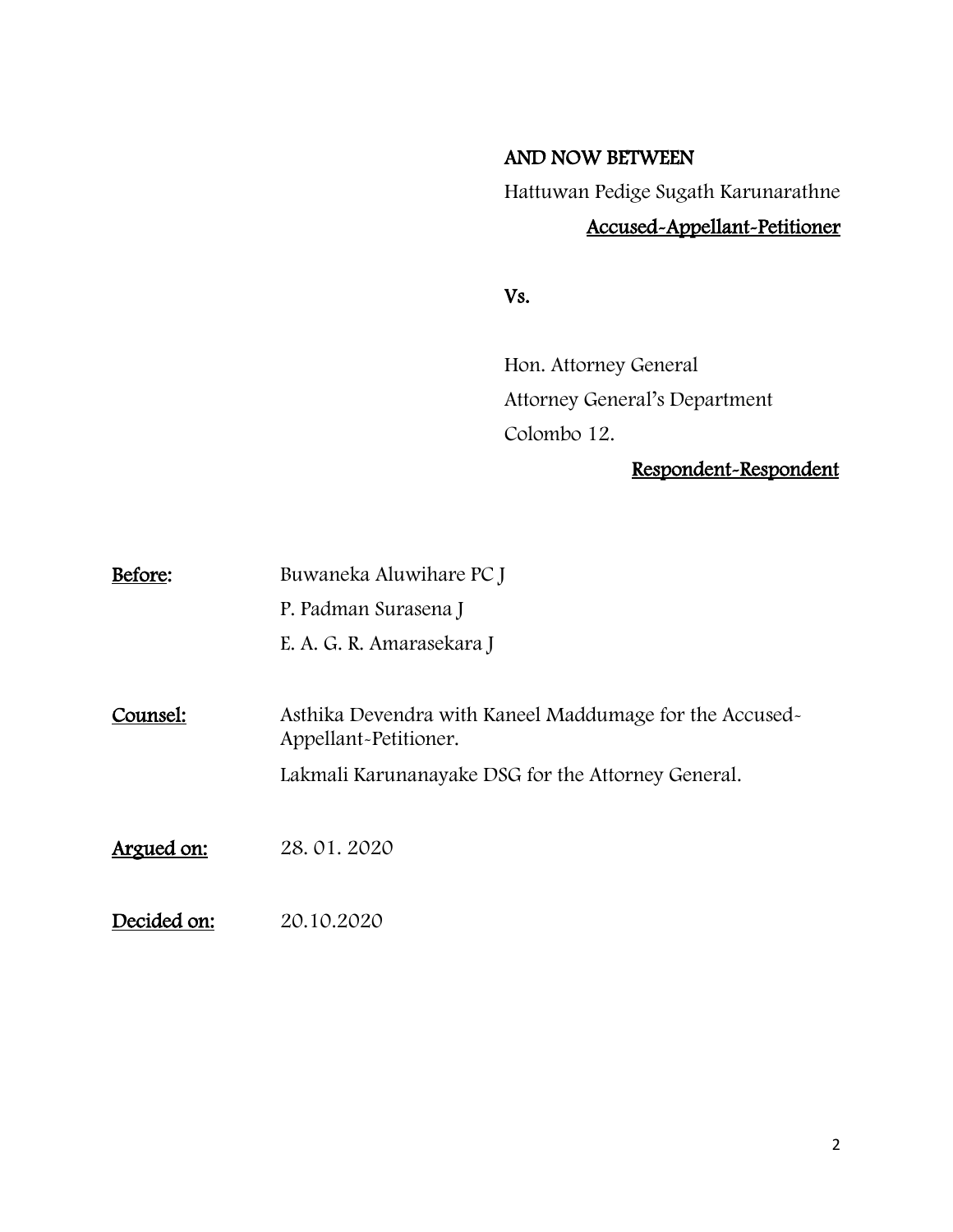## Judgement

## Aluwihare PC J.,

- 1. Although a judgement should restrict itself to the grounds urged in appeal, owing to the special circumstances, this court feels obliged to address another issue as well, namely the duty of a judge to ensure that an Accused is manifestly accorded a fair trial. This court notes with grave concern that in this fundamental duty, the learned High Court Judge has lamentably failed and reasons for arriving at this conclusion will be specified in the course of this judgement.
- 2. The Indian Supreme Court in the case of Zahira Habibullah Sheikh and Others v. State of Gujarat [Appeal (crl.) 446-449 of 2004] held that:

"Right from the inception of the judicial system it has been accepted that discovery, vindication and establishment of truth are the main purposes underlying existence of Courts of justice. The operating principles for a fair trial permeate the common law in both civil and criminal contexts. Application of these principles involve a delicate judicial balancing of competing interests in a criminal trial, the interests of the accused and the public."

3. The court went on to hold that; "As will presently appear, the principle of a fair trial manifests itself in virtually every aspect of our practice and procedure, including the laws of evidence. There is, however, an overriding and, perhaps, unifying principle." The court went onto quote Justice Deane's statement to the effect that "It is desirable that the requirement of fairness be separately identified since it transcends the context of more particularized legal rules and principles and provides the ultimate rationale and touchstone of the rules and practices which the common law requires to be observed in the administration of the substantive criminal law." Further, fair trial was delineated thus by the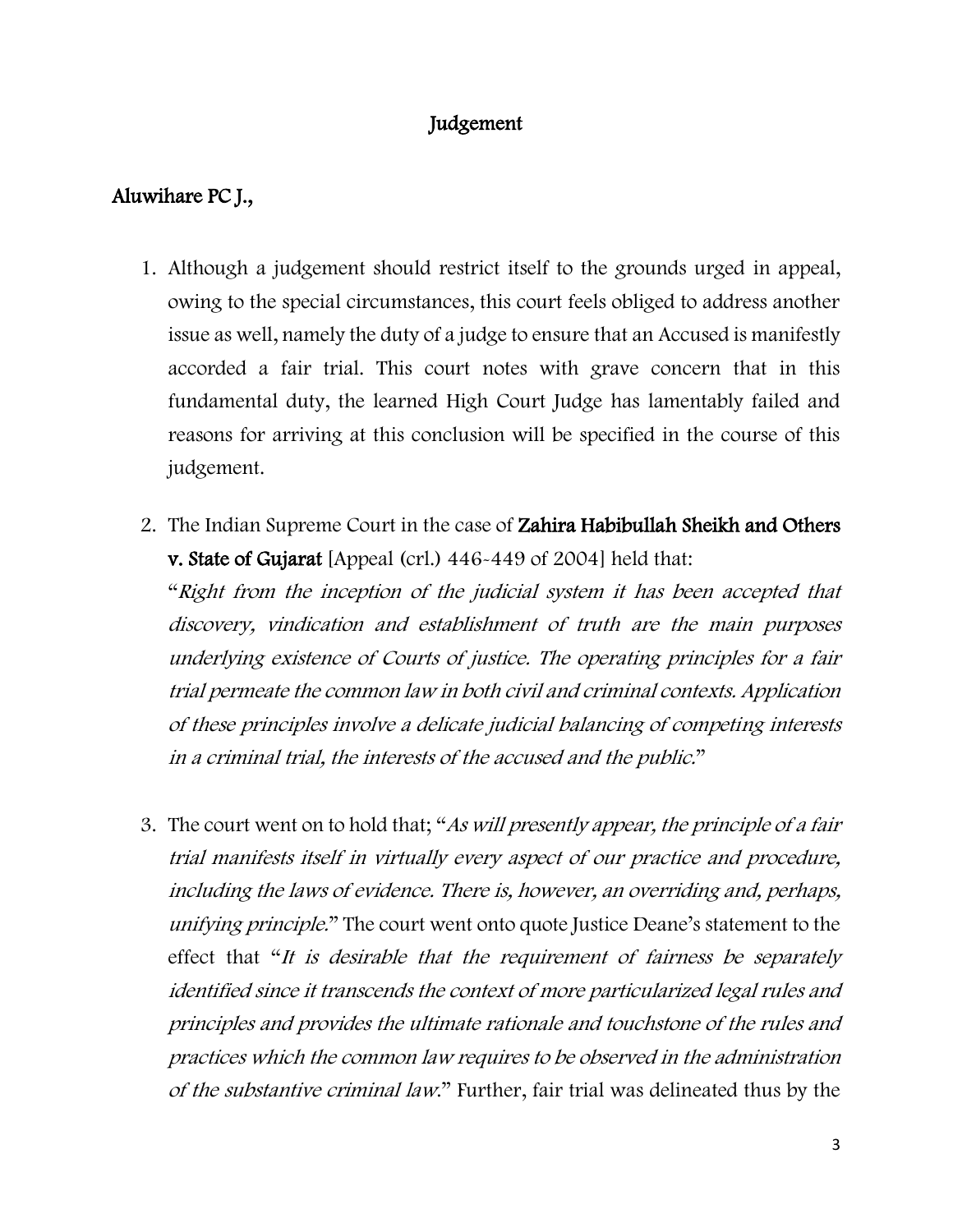court; "…Fair trial obviously would mean a trial before an impartial Judge, a fair prosecutor and atmosphere of judicial calm. Fair trial means a trial in which bias or prejudice for or against the accused, the witnesses, or the cause which is being tried is eliminated."

- 4. There is an additional matter that this court was called upon to decide in the instant case. That is, as to whether the application for Special Leave to Appeal is out of time. The impugned judgement of the Court of Appeal is dated 22nd May 2017 and the formal Petition in conformity with the Supreme Court Rules had been filed on 17th October 2017, which is almost five months after the delivery of the judgement of the Court of Appeal. In that sense this application is clearly out of time.
- 5. The learned counsel for the Accused-Appellant, however, explaining the delay submitted, that the Bar Association of Sri Lanka (the BASL) conducted a 'clinic' at the Welikada prison as a part of a legal aid program to render legal assistance to its inmates. The learned counsel submitted that at this 'clinic', the Accused-Appellant had intimated to the BASL officials that, aggrieved by the Court of Appeal judgement, he had forwarded an appeal to the Supreme Court on 1<sup>st</sup> July 2017 through the Superintendent of Prisons. It appears that the Superintendent of Prisons had referred it to the prison headquarters to be forwarded to the Supreme Court. This court called for a report from the Superintendent of Prisons, Welikada regarding this matter and a report was duly furnished on 2nd August 2018, which is filed of record. According to the same, the Assistant Superintendent of Prisons M. M. B. Senevirathne has confirmed the fact that the Accused-Appellant had in fact handed over an appeal against the judgement of the Court of Appeal to be forwarded to the Supreme Court, which the Assistant Superintendent of Prisons says he forwarded to the Commissioner of Prisons (Establishments) at the Prison Headquarters. A copy of the entry made in the register maintained to record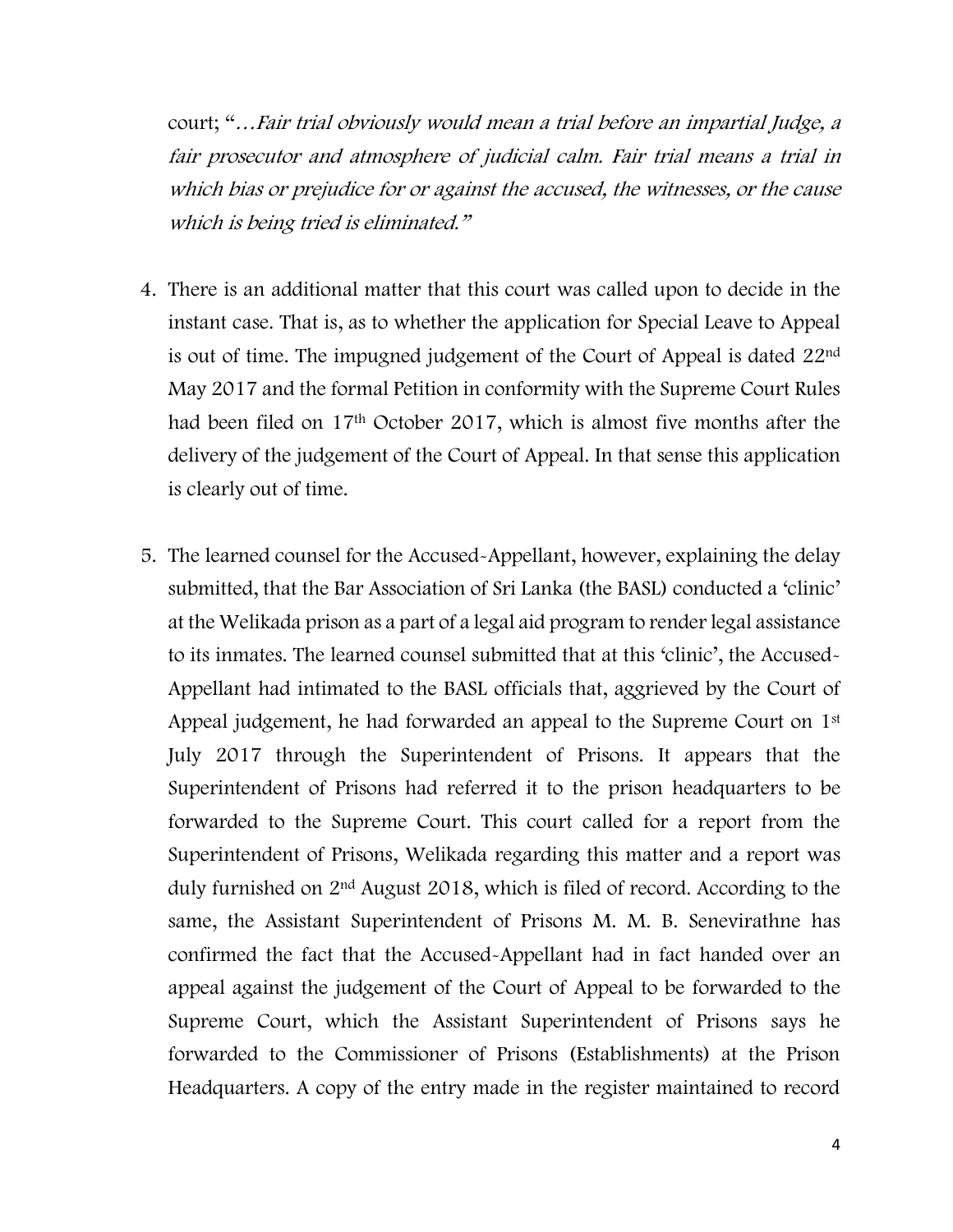requests by prisoners was also submitted to this court along with a copy of the hand-written appeal, addressed to the Supreme Court by the Accused-Appellant. The appeal is dated  $1<sup>st</sup>$  July 2017, which is within the time stipulated under the Supreme Court rules to file a Special Leave to Appeal application.

- 6. The entry in the said register is dated 4th July 2017. In addition, a copy of the covering letter addressed to the Commissioner of Prisons (Establishments) stating that the appeal submitted by the Accused-Appellant is forwarded (with his recommendation) to be submitted to the Supreme Court, was also tendered to this Court, along with the report of the Assistant Superintendent of Prisons, aforesaid.
- 7. The point I wish to stress is that, the Accused-Appellant has expressed every intention to appeal against the judgement of the Court of Appeal and has done whatever possible within the limited means available to him, despite the constraints he faced.
- 8. The learned Deputy Solicitor General upholding the highest traditions of the Attorney General's Department, submitted that she would not, in the interest of justice, be raising the technical objection of the time bar.
- 9. I am also reminded of the words of Chief Justice Abrahams in the case of Velupillai v. Chairman, Urban District Council 39 N.L.R 464, where His Lordship referring to a procedural defect said, at page 465 "*I think that if we* do not allow the amendment in this case we should be doing a very grave injustice to the plaintiff. It would appear as if the shortcomings of his legal adviser, the peculiarities of law and procedure and the congestion in the Courts have all combined to deprive him of his cause of action ..." In the case before us the Accused-Appellant did not have the benefit of a legal adviser. Chief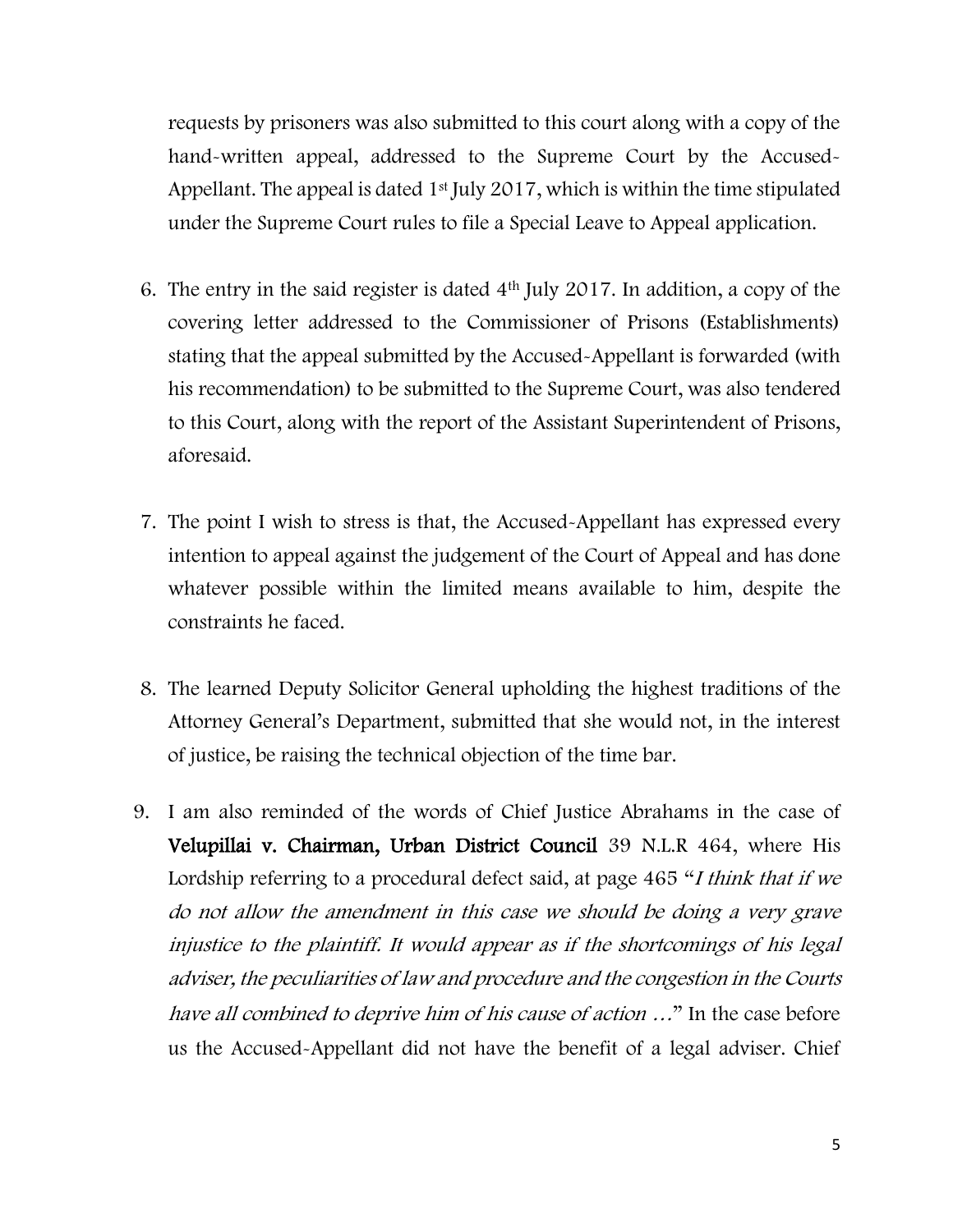Justice Abrahams went on to emphasize, that "this [the Supreme Court] is a court of justice, it is not an Academy of Law."

10. In the circumstances aforesaid, the matter was taken up for support on 28<sup>th</sup> January 2020 and the court granted Special Leave to Appeal on the question of law referred to in sub-paragraph (e) of paragraph 23 of the regularized petition dated 19th October 2017, which is reproduced below;

> "(e) Did the learned High Court Judge and the judges of the Court of Appeal err in law and in fact by failing to consider the fact that imposing a term of rigorous imprisonment for 81 years for two types of offences included in six counts in the indictment, which alleged [sic] to have been committed by the Petitioner (accused) on the victim within a period of 3 months is excessive and against the well-accepted principles of sentencing and theories of punishment." [emphasis added]

11. As the question of law is confined only to the issue of the imposition of an excessive sentence, both the learned counsel for the Petitioner as well as the learned Deputy Solicitor General agreed to make submissions on behalf of the respective parties on the aforestated question of law with a view to an early disposal of this matter. Accordingly, this court, acting under the proviso Rule 16(1) of the Supreme Court Rules, dispensing with the requirement of complying with the provisions of the Rules regarding the steps preparatory to the hearing of the appeal, heard the learned counsel on the very day that Special Leave to Appeal was granted.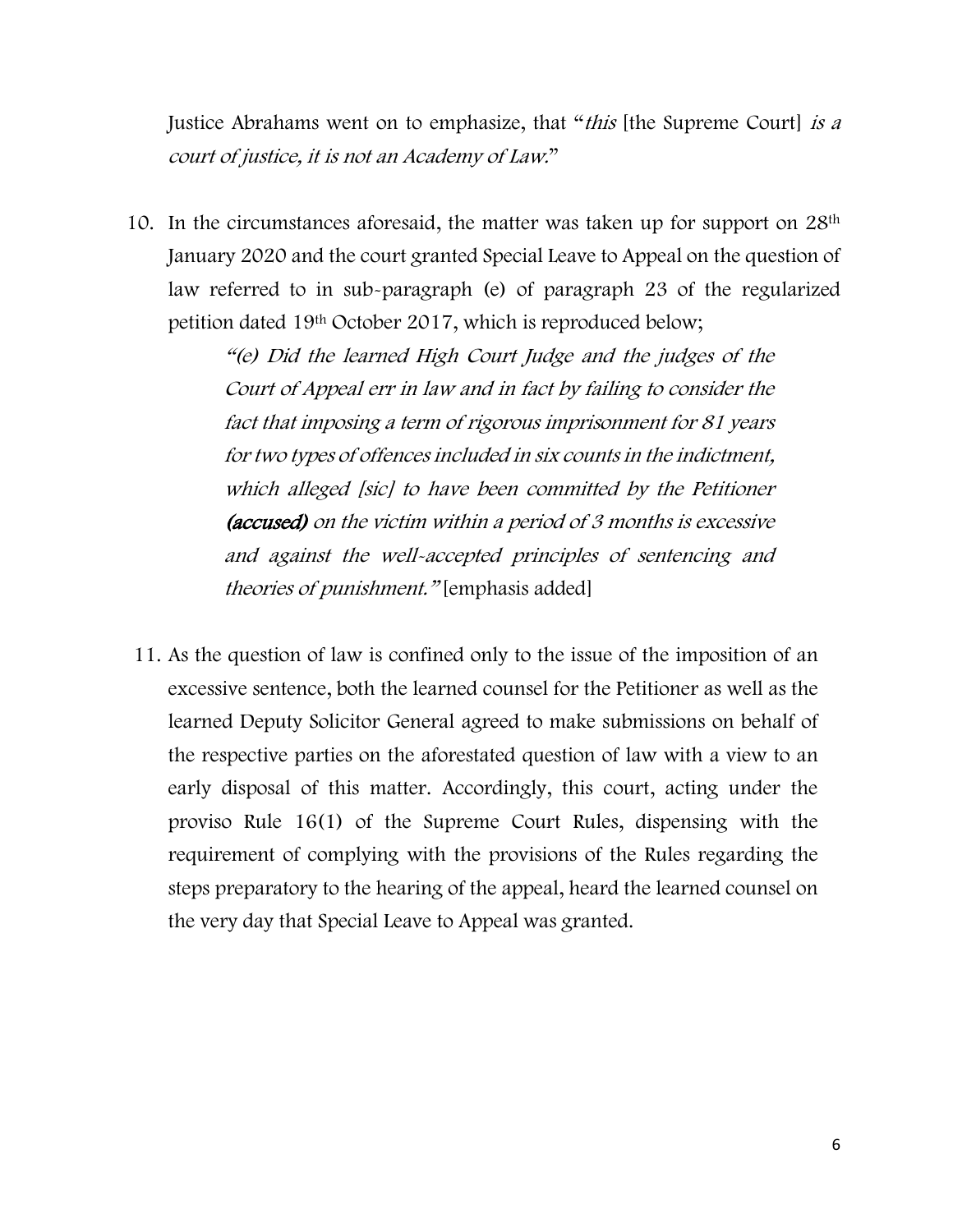#### The Sequence of Events

- 12. The Accused-Appellant (hereinafter referred to as 'the Accused') was indicted before the High Court of Anuradhapura on six counts. (As the victim was a girl below the age of 16, I shall refer to her as "SK").
- 13. Count Nos. 1, 3 and 5 on the indictment were counts of Kidnapping (SK) whilst count Nos. 2, 4 and 6 were counts of Rape. According to the indictment, these offences had been committed between 01st December 2011 and 20th February 2012, within a time span of roughly 3 months.
- 14. According to the proceedings of 25th September 2013, the Accused had been served with the indictment and the learned High Court judge had ordered bail and had granted the Accused time until 21st October 2013 to furnish bail.
- 15. On the 21st of October 2013 the indictment had been read over to the Accused and he had pleaded not guilty to all the counts. As the Accused had not been represented by a lawyer, the Court had assigned Attorney-at-Law Ms. Priyanthi Hettiarchchi (hereinafter referred to as the 'assigned counsel') and accordingly, the trial had been fixed for the 5th of November 2013.
- 16. At this point, I also wish to refer to the fact that the procedure adopted by the learned High Court Judge was erroneous. This matter was mentioned on the 21st of October 2013 only to ascertain as to whether the Accused had furnished bail. The learned High Court Judge (predecessor of the trial judge) however, caused the indictment to be read to the Accused and the Accused had been asked to plead to the charges. The arraignment of an Accused is specifically provided for in Section 196 of the Code of Criminal Procedure, which states that, "when the court is ready to commence the trial....the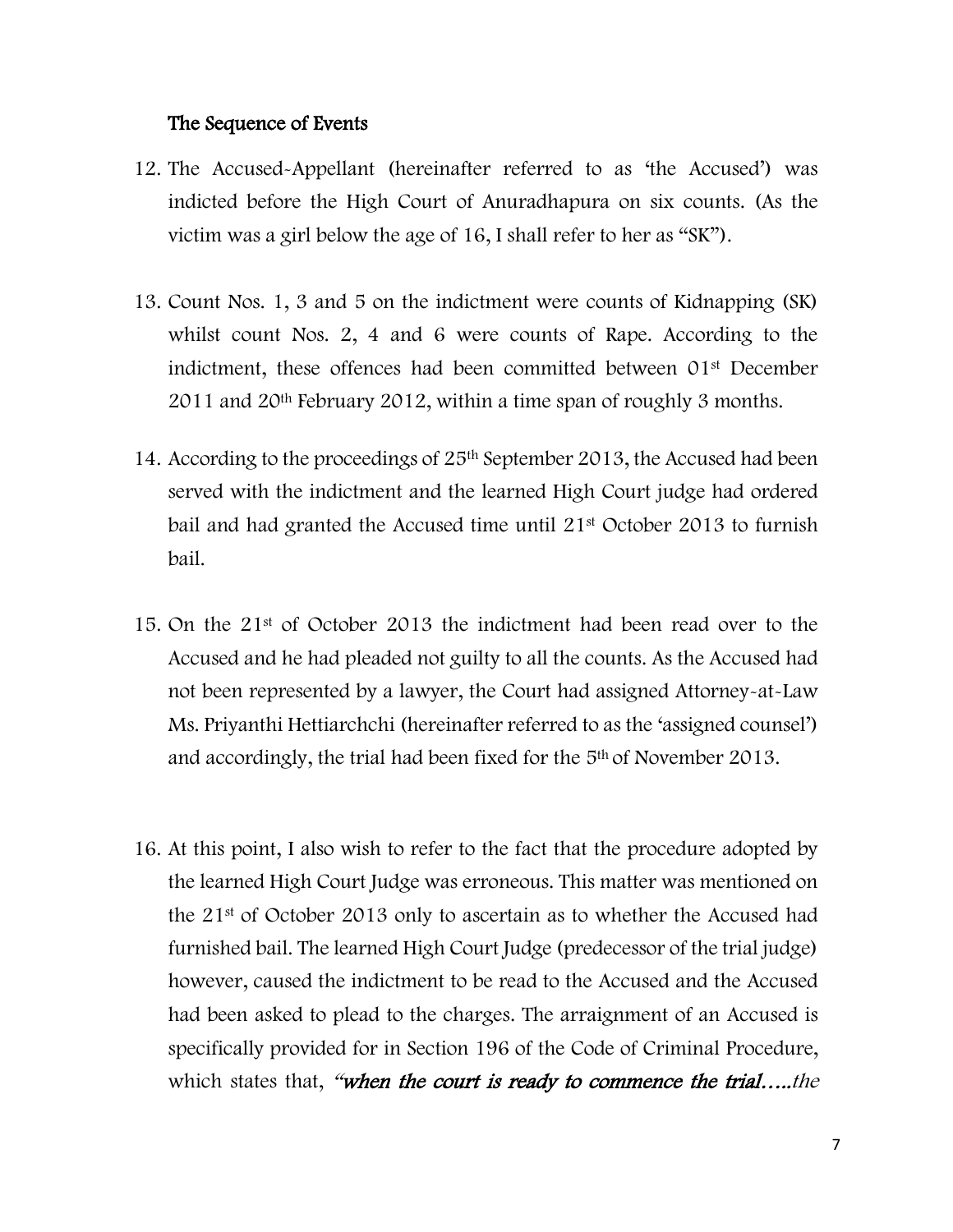indictment shall be read and explained to him and he shall be asked whether he is guilty or not guilty of the offence charged." [emphasis added]

- 17. Thus, it's clear that the indictment should be read and explained to the Accused only when the case is fixed for trial.
- 18. The trial had commenced on 5<sup>th</sup> November 2013 and the Prosecution had led the evidence of SK, the Prosecutrix. The assigned counsel represented the Accused. In the course of the examination-in-chief SK had said that the Accused happened to be her mother's ex-husband [it is not clear from the evidence as to whether the Accused was legally married to SK's mother]. In relating her story, she had commenced her evidence by narrating the last incident referred to in the indictment. She had said that on 21st February 2012, [this date in fact is outside the period referred to in the indictment in which the prosecution alleges the incidents of kidnapping and rape took place] she came by bus to go to school and got off at Thambuththegama town and when she walked towards a shop (the purpose has not been disclosed) the Accused came on a motorcycle and forced her to get on to the bike and had brought her to a house. After taking her to a room there, the Accused had forcibly removed her clothes. She had said that she was wearing a skirt and a blouse at the time. When the State Counsel questioned her about the school uniform, she said that she brought a change of clothes as she was supposed to practice for the school sports meet. It was on the way to the said house, that the Accused had got her to change into the skirt and the blouse.
- 19. SK had said in her testimony that the Accused had had sexual intercourse with her forcibly and that she had observed blood stains on her underwear. She had also said that while she and the Accused were in the room, the Accused received a telephone call which SK presumed was from her mother.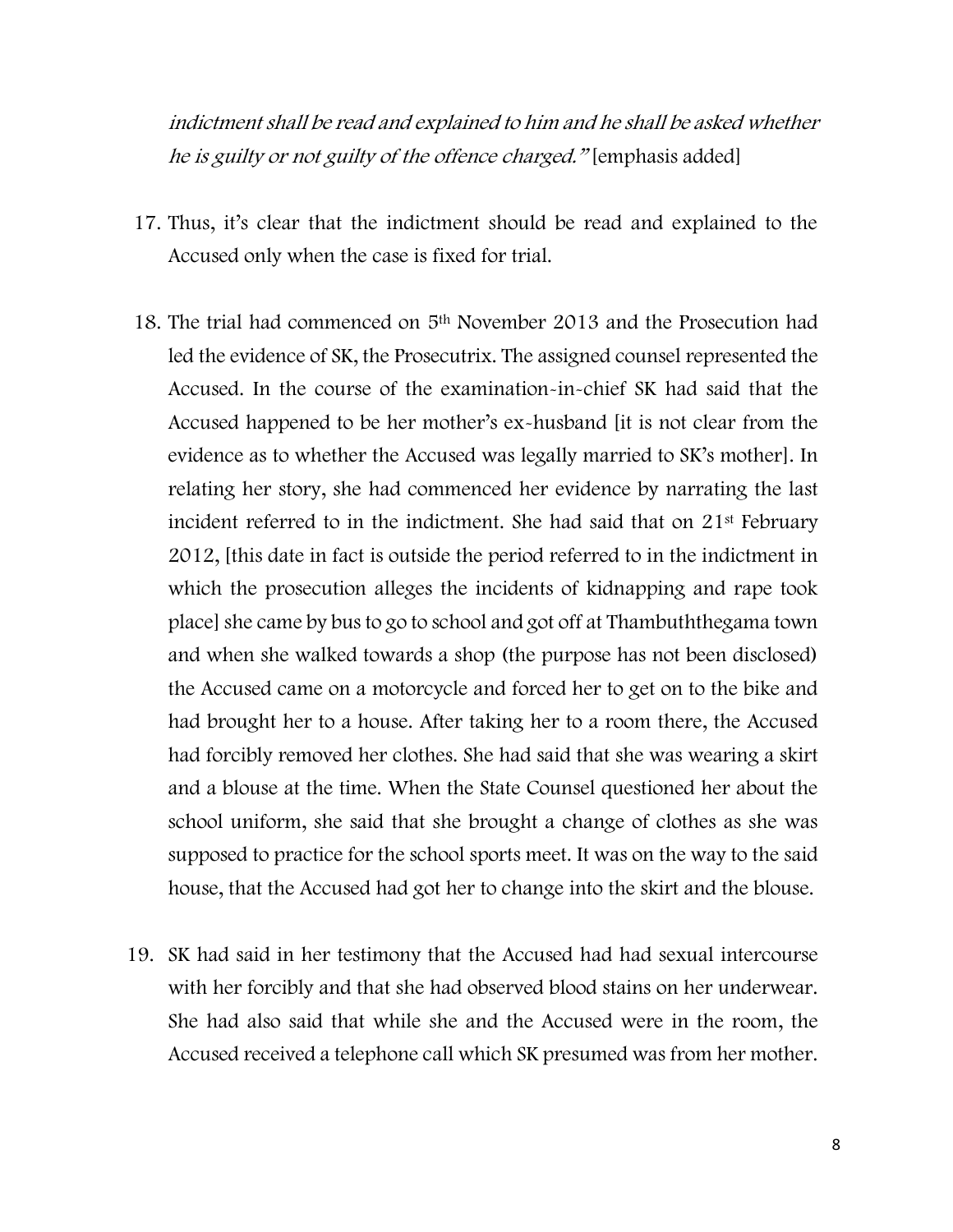After the incident the Accused had dropped SK at the house of one Keshani, a schoolmate of hers.

- 20. SK had been questioned by the State Counsel with regard to the other incidents alleged to have taken place prior to the incident of the 21st of February on which count Nos. 1 to 4 were based. SK's testimony was that she was previously taken to a lonely spot and that the Accused tried to remove her clothes, but she did not allow him to do so. Her answer was, "ඇඳුම් ගලවලා මේවා කරන්න හැදුවා, මුකුත් කරන්න දුන්නේ නැහැ මං."
- 21. In response to the question as to what the Accused did after her clothes were removed, SK's response was that there was no complete removal of clothes "සම්පූර්ණ ගැලෙව්වේ නැහැ". After each of these incidents, SK had been brought back to coincide with the time that the class she was due to attend was scheduled to be over. In the course of the examination-in-chief the learned State Counsel has asked a specific question as to what the Accused did after her clothes were removed.

 $Q$ . "එදා ඇඳුන් ගලවලා මොකක්ද කළේ? "  $\mathrm{A.}$  "එහෙම මොකුත් කළේ නැහැ, ඉඹින්න ආව $"$ 

22. SK had thereafter been questioned about the 1st incident referred to in the indictment, *vis-a-vis* the sequence of the counts [1 and 2] on the indictment. To appreciate the evidence given by SK in relation to this incident, I have reproduced the relevant portion of the evidence.

 $Q$ . "එක්ක ගිහිල්ල මොකක්ද කළේ?"

- A. "එදත් ඒවගේම කළා"
- Q. "ඒ කියන්ගන්? කරපු ගේ කියන්ඩ"
- $A$ . "ඉඹින්න හැදුව $"$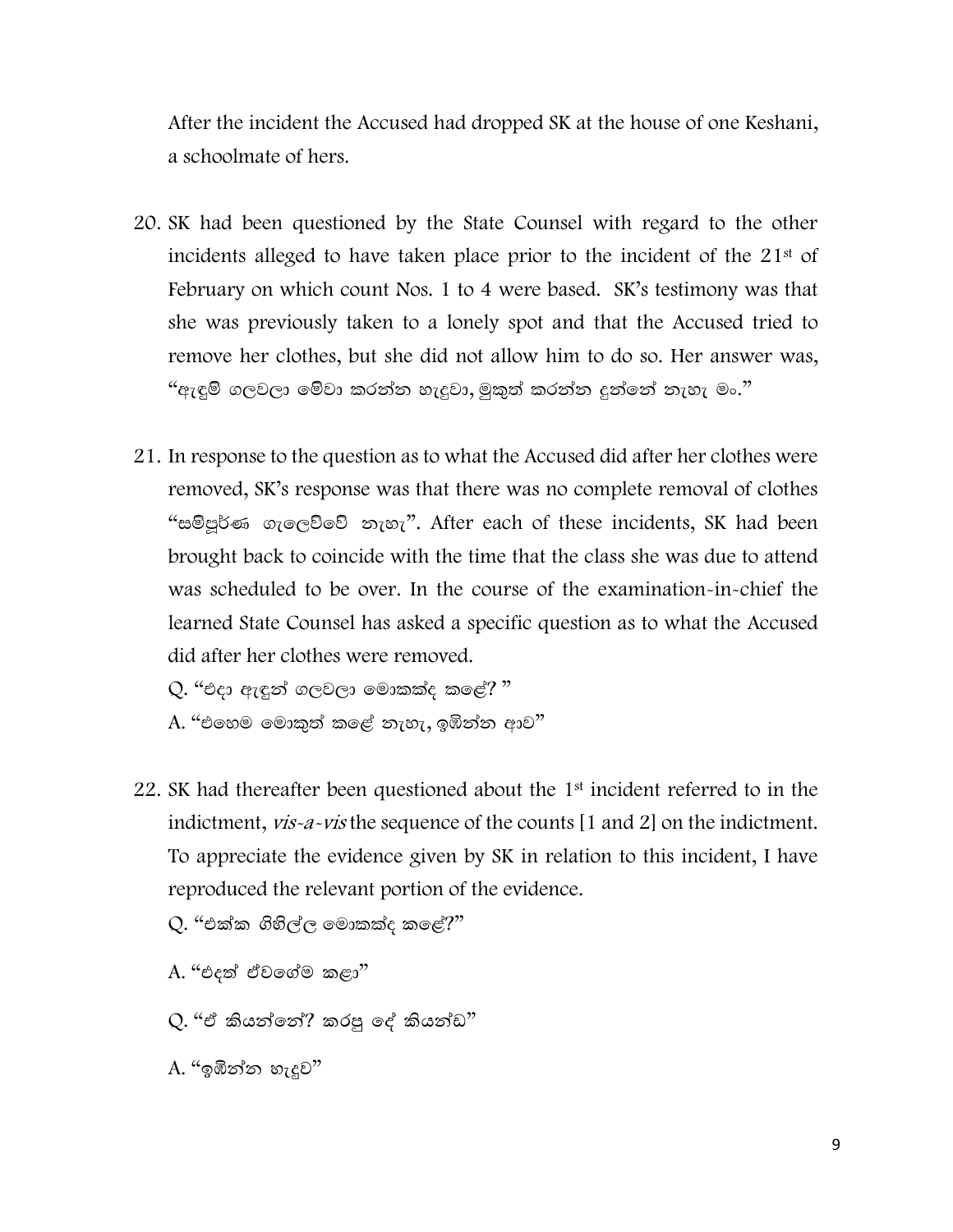$Q$ . "ඒ වෙලාවේ  $SK$  ඇඳුම් ඇඳගෙනද හිටියේ?" A. "ඔේ"  $Q$ . "ඉඹින්න හදනකොට ඇඳුම් ඇඟේ තිබුනද?" A. "ටී ෂට් එක ඉස්සුවා"

- 23. From the above testimony of SK, it is clearly established that the Accused had had sexual intercourse with SK only on the 21<sup>st</sup> of February but on the two previous occasions referred to in the indictments, on which counts 2 and 4 were based, SK appears to have been sexually harassed, but the evidence emanating from the Prosecutrix herself clearly rules out sexual intercourse on those occasions. At this point it would be pertinent to consider the medical evidence as well.
- 24. Dr. D. L. Waidyaratne, consultant Judicial Medical Officer, (JMO) Teaching Hospital, Anuradhapura had examined SK on 24th February 2013, which was three days after the alleged incident.

He has recorded his findings as follows:

"No external injuries seen.

Hymen: Fresh, partly healed 6 o'clock Hymenal tear was present. Vulva and labia swollen, red and tender.

Opinion: Features of recent sexual penetration were present."

The JMO in his testimony had affirmed what he had stated in his report (the Medico-Legal Report) and had said that the last incident referred to by SK, is compatible with his observations.

25. This confirms the version of SK, that she had been subjected to sexual intercourse only once. Had she been subjected to such acts previously it was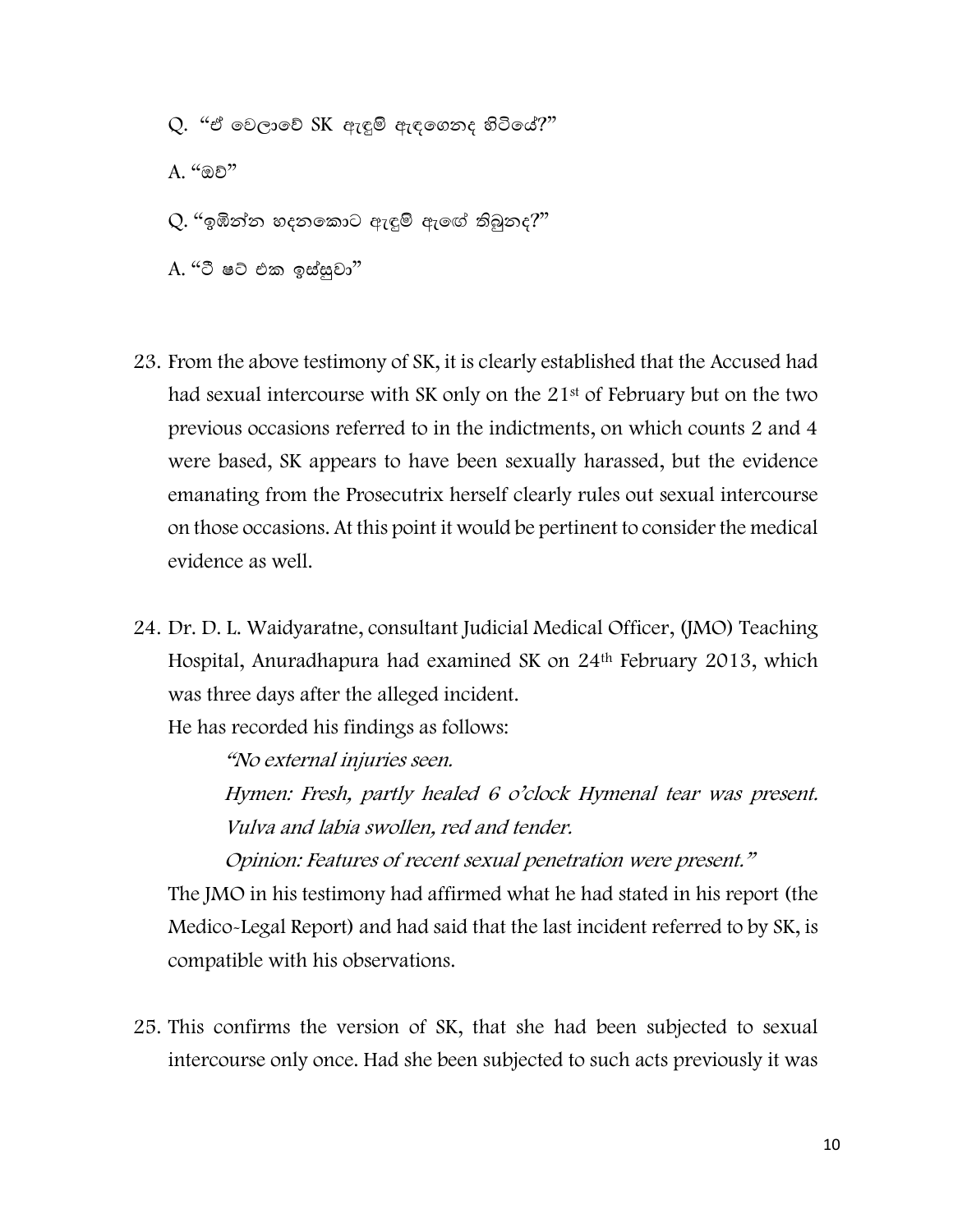very likely for the JMO to have observed old hymenal tears or may not have observed a "*fresh*" hymenal tear.

- 26. With regard to the two incidents prior to the incident of the 21st of February 2013, only a solitary question had been put to the doctor by the Prosecution. Upon being asked whether it is his position that previous instances of penetration cannot be ruled out, Dr. Waidyaratne had answered "yes". The Prosecution has, however, failed to ask the consultant JMO, the reasons for him to entertain such an opinion, which was mandatory on the part of the Prosecution. To facilitate the evaluation of the evidence of an expert, the expert must furnish the court with the rationale and the reasoning of the expert for forming a particular opinion. The State Counsel should have elicited his reasons, the media and the grounds from the medical expert for him to express such an opinion. In terms of Section 45 of the Evidence Ordinance, the expert's opinion is only relevant and **not conclusive**. The learned State Counsel has totally overlooked the fact that the burden is on the Prosecution to establish the charges beyond reasonable doubt. I regret to state that the manner in which the Prosecution had been conducted in this case is far from satisfactory.
- 27. SK's mother, Samanmali too had testified and had stated that at the time relevant to the incident, she was living with the Accused and his son at the Accused's house. In addition, her brother one Vijitha Kumara, also had given evidence. None of these witnesses had added much to the Prosecution case.
- 28. The Prosecution also called a witness by the name of Vishaka Priyadarshini who had testified to the effect that on the day in question  $(21<sup>st</sup>$  February) SK came to their place with the Accused, whom the witness referred to as SK's father. It appears that SK and the daughter of this witness were friends. When this witness questioned SK the reason for her coming, SK has said that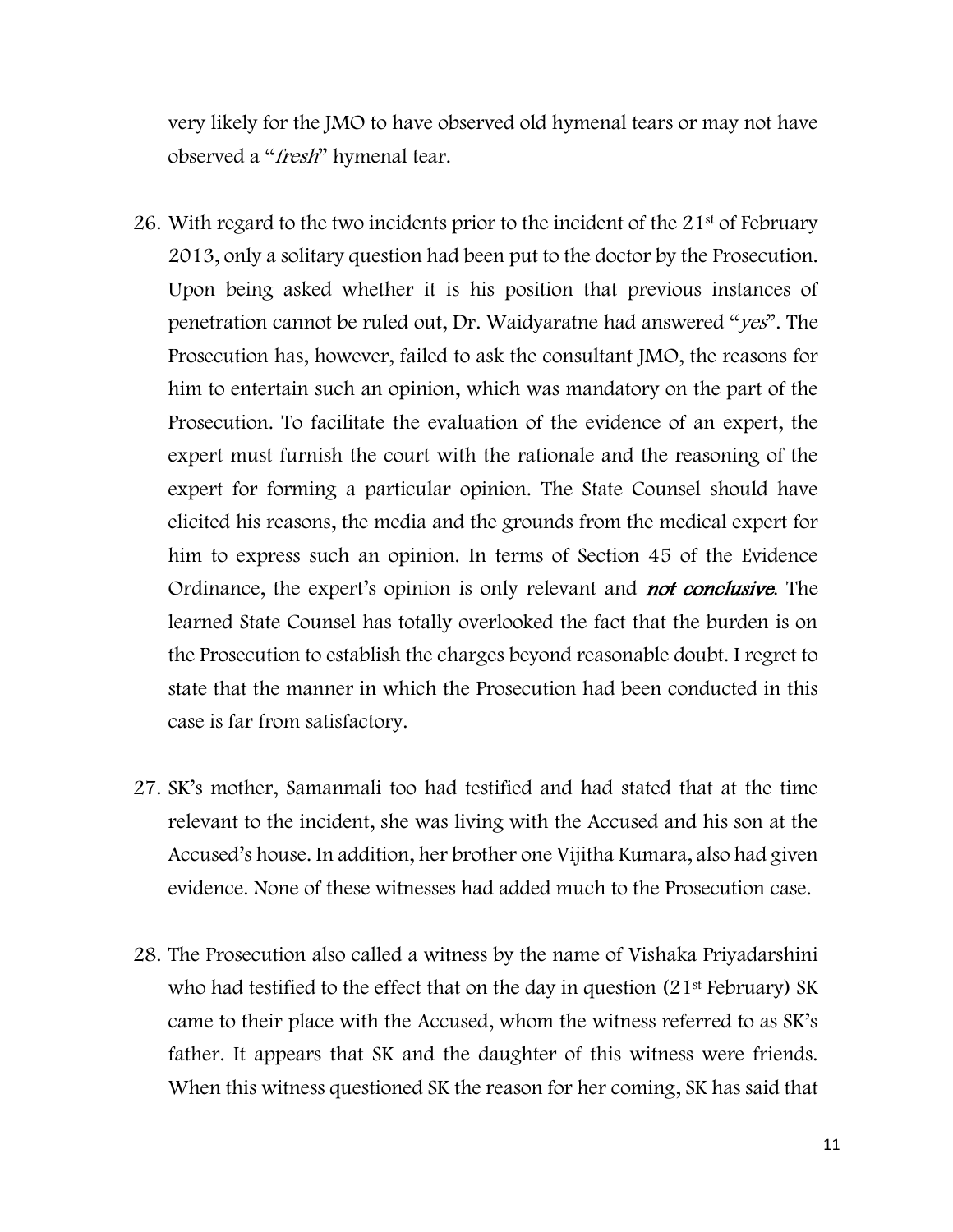she came because she cannot live with her mother. This witness, however, had contacted SK's mother over the phone and had requested her to pick SK up.

- 29. It is significant to note that although the learned counsel assigned by the court to defend the Accused, had represented him on all trial dates, she had not put a single question in cross-examination and it is recorded at the end of the examination-in-chief of each Prosecution witness "no cross examination". In short, the Prosecution version went unchallenged.
- 30. On 18th December 2013, the case took a different turn. When the case was taken up before the court, the Accused was represented by a different counsel, Kalinga Ravindra, Attorney-at-Law. The proceedings recorded on that day, is confusing to say the least. The counsel Kalinga Ravindra had submitted to court that "if a counsel has been assigned [to the Accused] and if the assigned counsel has been instructed, the case be taken up later" implying that he does not want to represent the Accused and that the assigned counsel be permitted to continue defending the Accused. When the case was called for the second time on that day, only the assigned counsel represented the Accused. It is recorded that the charges on the indictment were read over to the Accused severally and that the Accused pleaded guilty to each of the counts severally.
- 31. The proceedings did not disclose the reasons as to why the indictment was read over to the Accused for a second time, almost at the tail end of the trial. This was a matter where, at the inception, the Accused had elected to plead not guilty. Neither does the record bear out whether the Accused had wished to withdraw his earlier plea of not guilty not whether he has subsequently expressed his desire to plead guilty (I have adverted to this aspect later in this judgment). In fact, there is nothing to indicate that the Accused had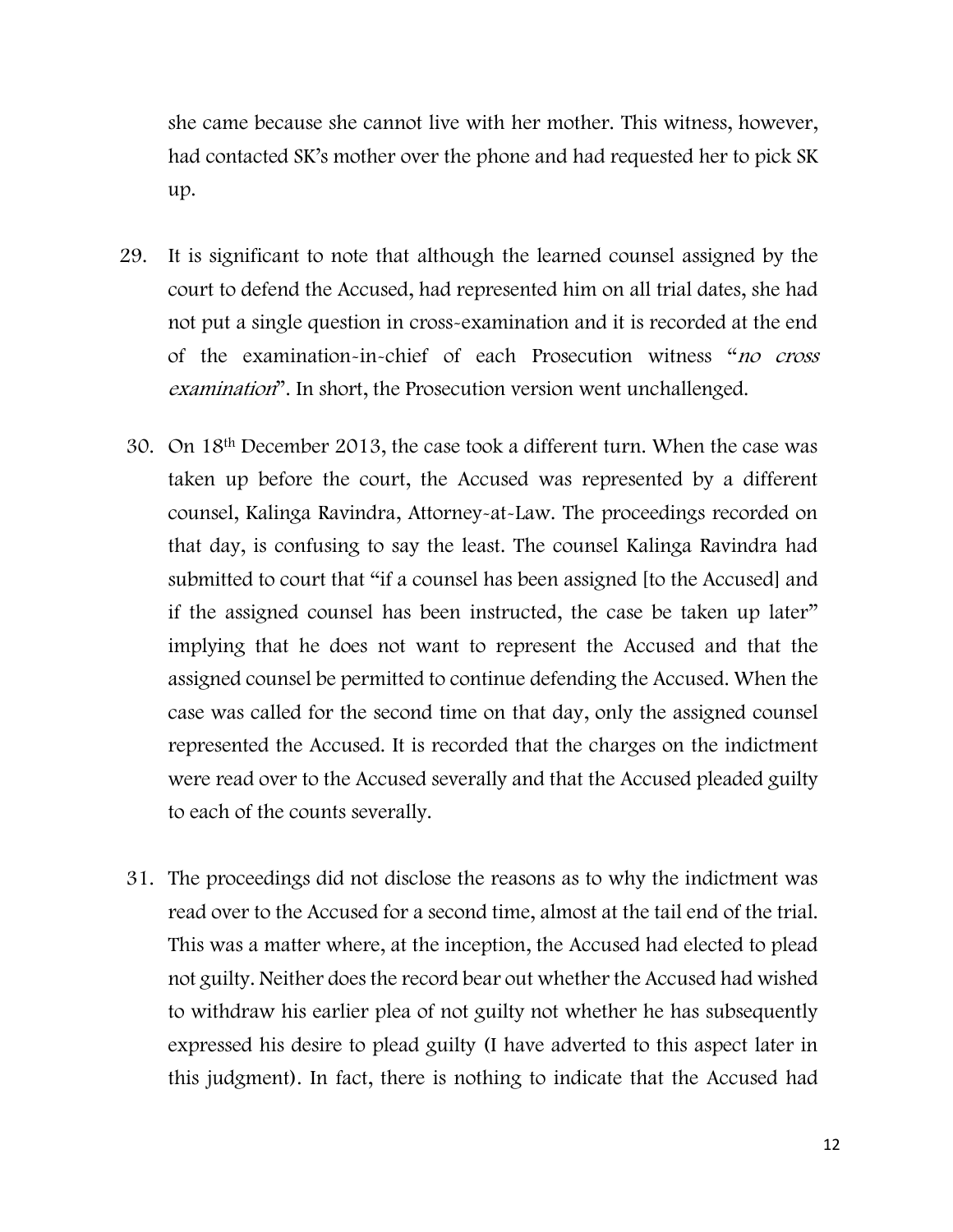withdrawn his previous plea of not guilty, without which the court could not have recorded a guilty plea.

- 32. The court, however, had proceeded to record a plea of guilty which was followed by the submissions by the learned State Counsel with regard to the imposition of an appropriate sentence on the Accused while the assigned counsel pleaded in mitigation. Thereafter, the learned High Court Judge proceeded to impose the following sentence.
- 33. In respect of the counts of kidnapping, under Section 354 of the Penal Code, (Counts 1, 3 and 5) a sentence of 7 years rigorous imprisonment on each count (to run consecutively), a total of 21 years was imposed on the Accused. 7 years is the maximum sentence that is prescribed for the offence of kidnapping, under Section 354 of the Penal Code.
- 34. In respect of the counts of Rape, under Section 364(2) of the Penal code (counts 2, 4 and 6) the Accused was imposed a sentence of 20 years rigorous imprisonment on each count (to run consecutively), amounting to a total of 60 years. The maximum term of imprisonment that is prescribed for the offence of Rape under Section 364(2) is also 20 years.
- 35. Cumulatively, a sentence of 81 years rigorous imprisonment was imposed on the Accused.
- 36. In addition, fines totalling to Rs.7500/= with a default sentence of 1 years simple imprisonment and compensation in a sum of Rs.150,  $000/=\text{payable}$ to SK, with a default sentence of 3 years simple imprisonment was imposed on the Accused.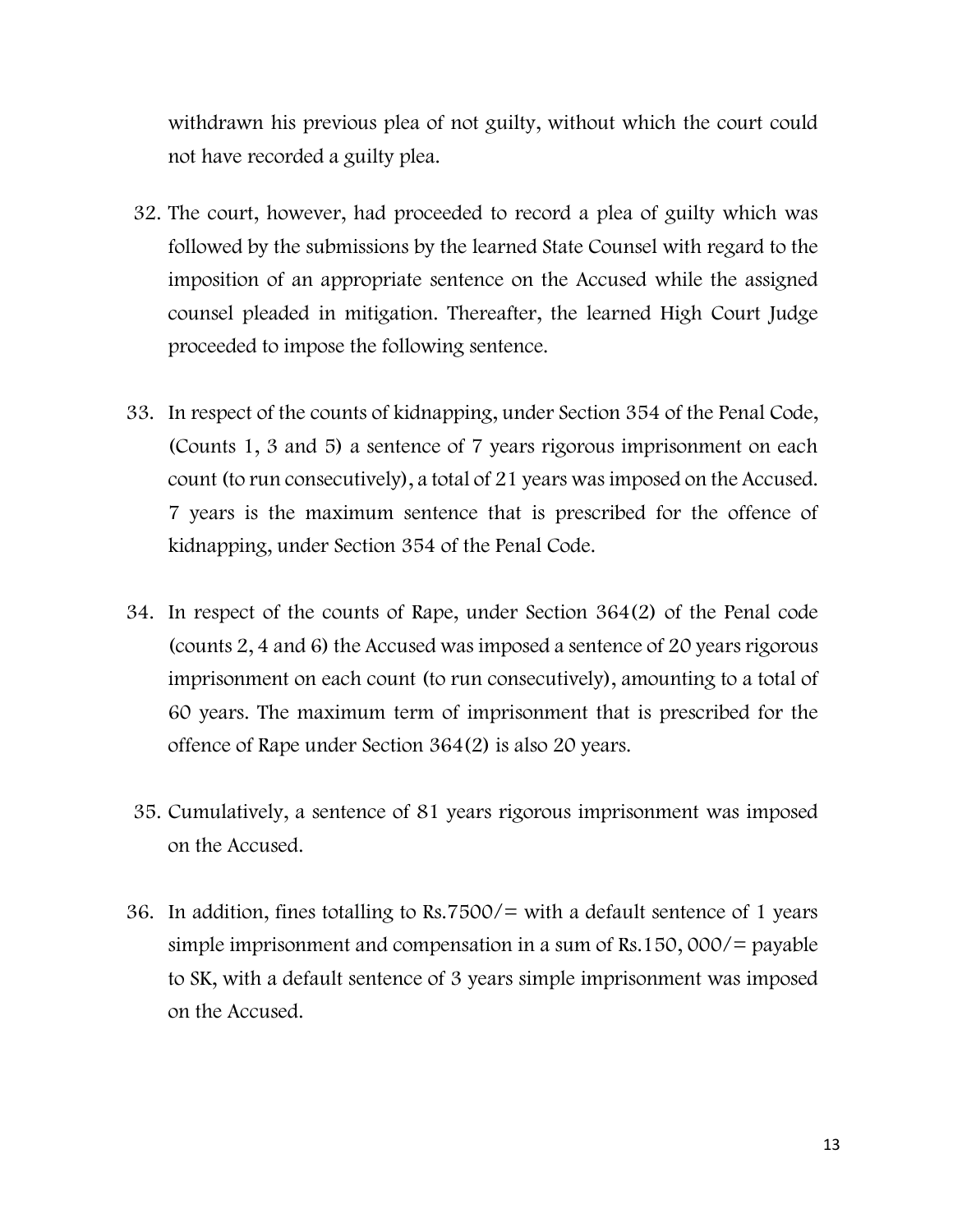#### The Concept of Fair Trial

- 37. In the instant appeal, this court is only called upon to consider the issue as to whether the sentence imposed on the Accused is excessive. Before that issue is considered, I wish to express certain reservations regarding the manner in which this case was conducted before the High Court.
- 38. From the copies of the proceedings made available to this court, as referred to earlier, no reason was adduced as to why the indictment was read to the Accused for the second time. Furthermore, this had taken place almost at the tail end of the Prosecution case, after the evidence of all the lay witnesses and the expert witness were led. The investigating officer, probably, would have been the only witness that the Prosecution had had to lead to close its case. There is no record of the Accused withdrawing his earlier plea of "not guilty". No doubt, the Accused has a right to withdraw his initial plea of not guilty at any time before the judgement is delivered and a plea of guilty can be advanced. In such an instance the court has a duty to act cautiously; not only must the court be satisfied that the withdrawal of the plea is out of the Accused's own free will but must also satisfy itself that the withdrawal of the initial plea was only after having fully understood the consequences of his act. Further, it is the duty of learned High Court Judge to have it recorded that the Accused had retracted his earlier plea of not guilty and that the court is satisfied that the Accused did so having full knowledge of his actions and the consequences. As the decisions of the High Courts are subject to review by the appellate courts, it is vital that the procedural steps referred to above are followed. There are statutory safeguards put in place. One example is where an Accused is indicted with the offence of murder (Section 296 of the Penal Code). The court is required to proceed with the trial as if the Accused had pleaded not guilty, even if the Accused tenders a plea of guilty to the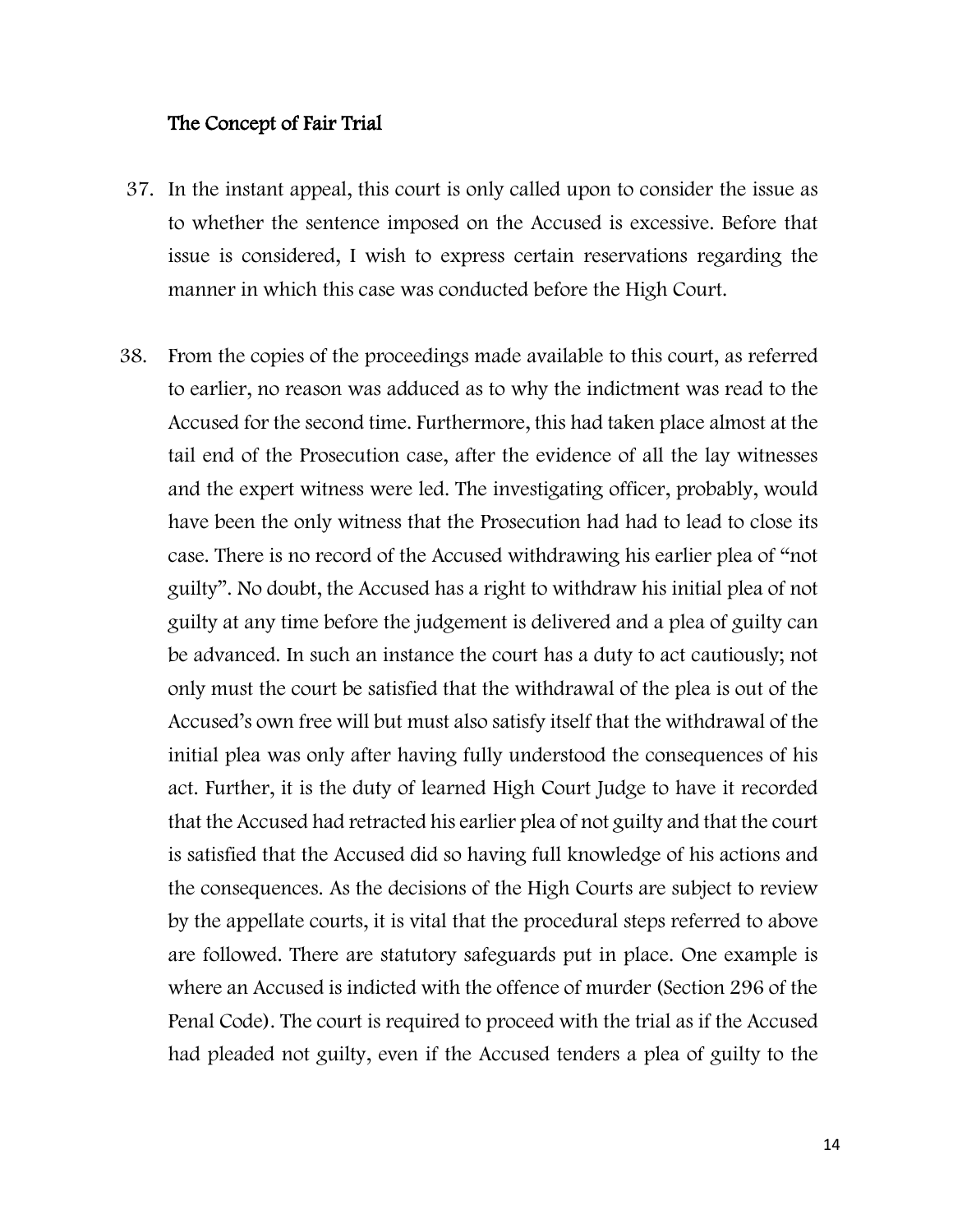charge [Proviso to Section 197(1) of the Code of Criminal Procedure Act of 1979, hereinafter also referred to as the (CPC)].

- 39. In terms of Section 183 of the CPC, an Accused is entitled to withdraw his plea of guilty any time before the sentence is passed, with the leave of the magistrate. These are safeguards provided by the legislature to prevent any injustice being caused to an Accused and they cannot be dismissed lightly. When an Accused pleads guilty, it is not to be taken at its face value, unless the plea is expressed in an unmistakable term with full appreciation of the essential ingredients of the evidence.
- 40. In the case of R.J. Henderson v. T.G. Morgan 426 U.S. 637 (1976), the US Supreme Court held; "Since Respondent (the Accused) did not receive adequate notice of the offence to which he pleaded guilty, his plea was involuntary, and the judgment of conviction was entered without due process of law. (emphasis added) The plea could not be voluntary in the sense that, it constituted an intelligent admission that he committed the offence, unless the Respondent received "real notice of the true nature of the charge against him, the first and most universally recognized requirement of due process. Smith v. O'Grady 312 U.S. 329, 334." Where the record discloses that defence counsel did not purport to stipulate that the respondent had the requisite intent or explain to him that his plea would be admission of that fact, and he made no factual statement or admission necessarily implying that he had such intent, it is impossible to conclude that his plea to the unexplained charge of second-degree murder was voluntary." (pages 2257-2259)
- 41.Albeit in dissent, Justice Rehnquist summarised the law on the point, referring to earlier decisions; "Out of just consideration for persons accused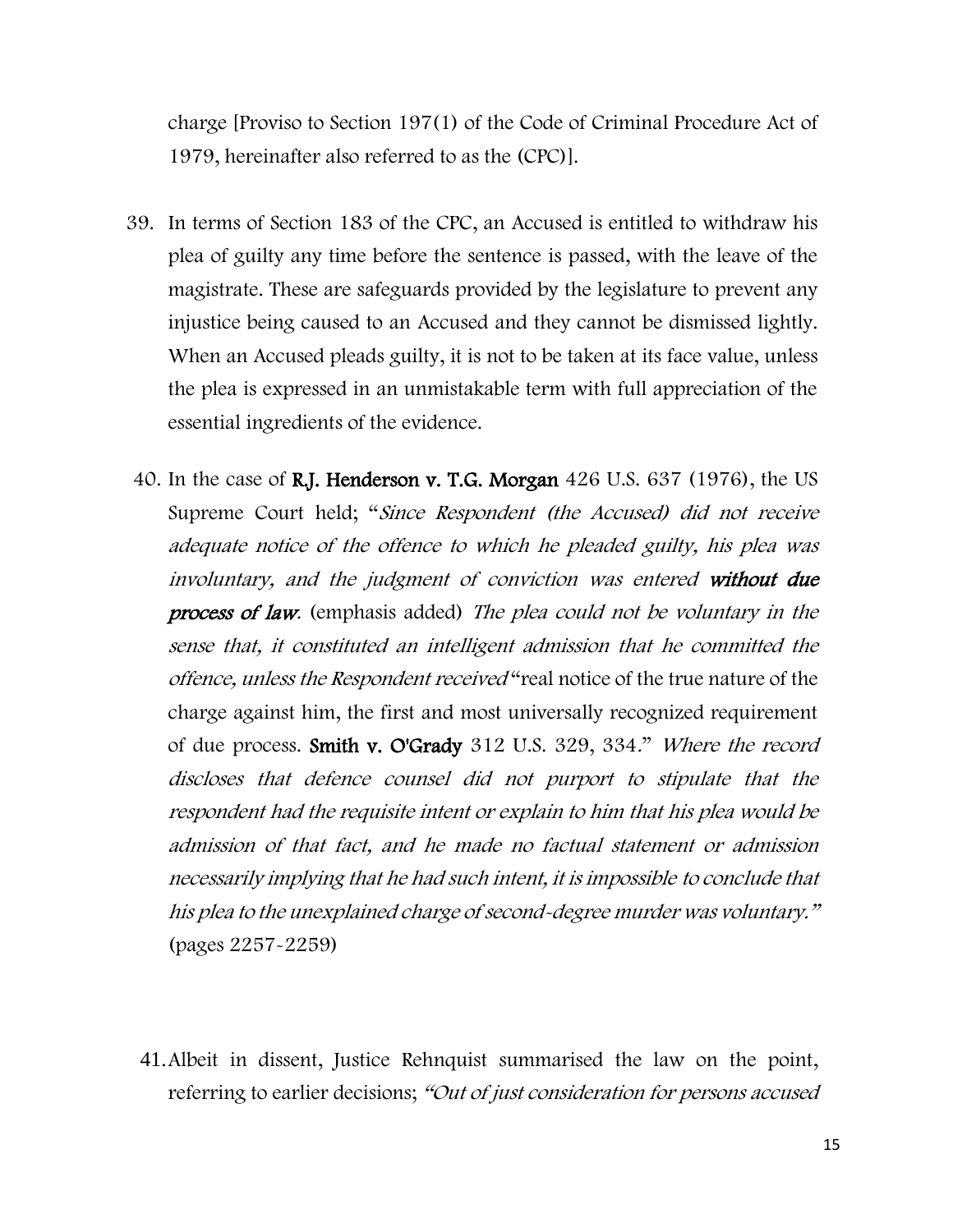of crime, Courts are careful that a plea of guilty shall not be accepted unless made voluntarily after proper advice and with full understanding of the consequences." (at page 2261)

- 42. The question presented in the said case of **Henderson v. Morgan** (*supra*) was whether a Defendant may enter a voluntary plea of guilty to a charge of second-degree murder without (the Defendant) being informed that intent to cause the death of his victim was an element of the offence.
- 43. The Respondent was indicted for first-degree murder, but by agreement with the Prosecution and on counsel's advice, the Respondent pleaded guilty to second-degree murder and was sentenced. Subsequently, after exhausting his state remedies in an unsuccessful attempt to have his conviction vacated on the ground that his guilty plea was involuntary, the Respondent filed a habeas corpus petition in Federal District Court, alleging that his guilty plea was involuntary because, *inter alia*, he was not aware that intent to cause death was an element of second-degree murder. The District Court ultimately heard the testimony of several witnesses, including the Respondent and his defence counsel in the original Prosecution; and the transcript of the relevant state-court proceedings and certain psychological evaluations of the Respondent, who was substantially below average intelligence, were made part of the record. On the basis of the evidence thus developed, the District Court found that the Respondent had not been advised by counsel or the state court that an intent to cause death was an essential element of second-degree murder, and, based on this finding, held that the guilty plea was involuntary and had to be set aside. Both the Court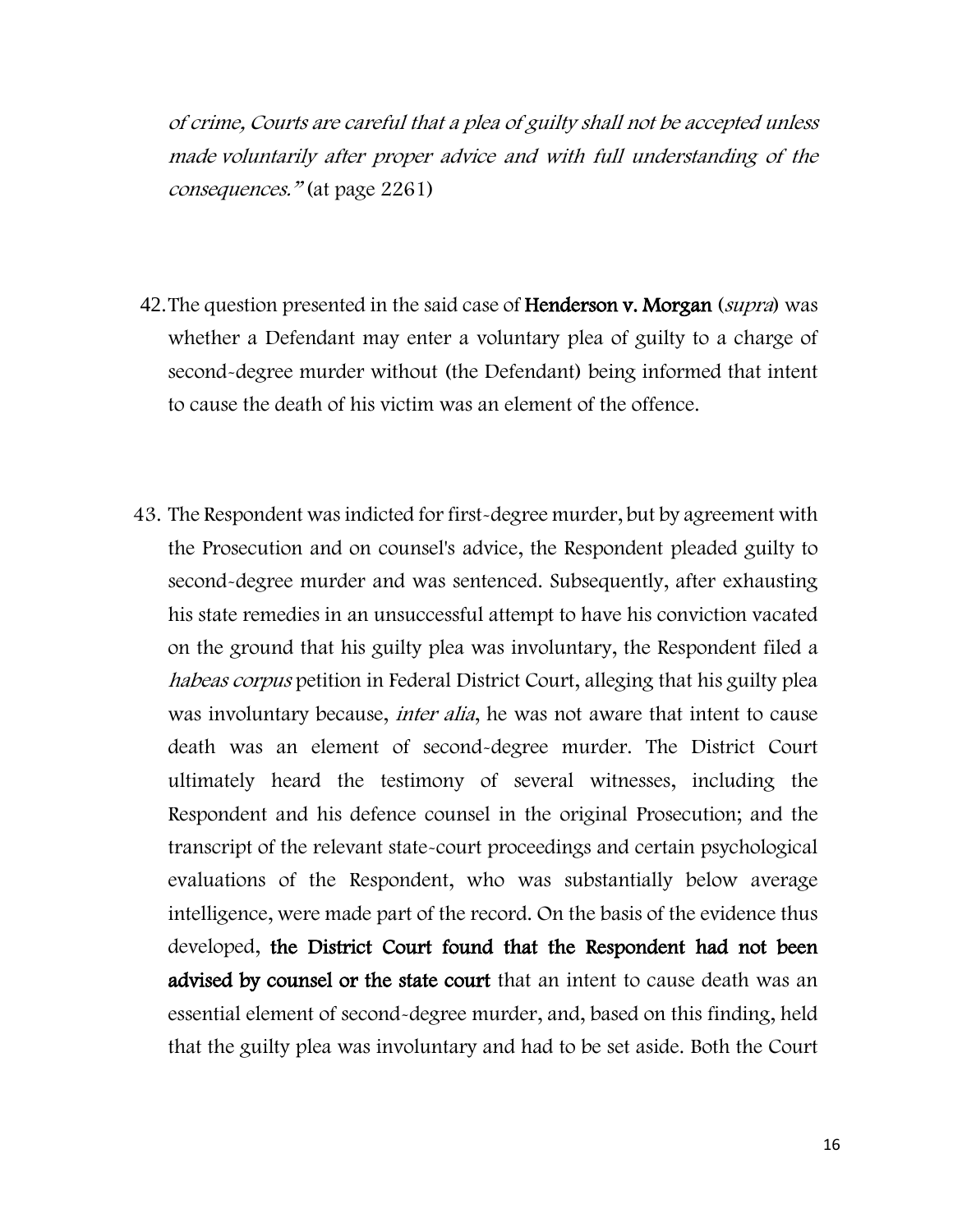of Appeals and the Supreme Court affirmed the judgment of the Federal District Court.

- 44. Although one might argue that the case of **Henderson v. Morgan** (supra) may not be directly on the point that this court is called upon to answer, I am however, is of the view that, in a perspective, it has a significant bearing on the case before us.
- 45. At the commencement, the Accused had pleaded not guilty to the six counts on the indictment. In the course of the evidence the Prosecution was not able to establish two out of the three counts of rape. In fact, there is positive evidence emanating from the victim herself that sexual intercourse did not take place on two of the occasions referred to in the indictment. Furthermore, there is a paucity of evidence with regard to the two counts of kidnapping. One requisite element of the offence of kidnapping is taking a minor out of the keeping of the lawful guardian of such minor without the consent of such guardian. When SK's mother testified, she had not been asked a single question as to whether she did or did not consent to SK being taken anywhere by the Accused. The only question that was posed to the mother of SK in relation to the two previous instances (of kidnapping) was whether SK complained to her about any harassment by the Accused on any previous occasions, to which she had answered in the negative. With regard to the offences of kidnapping, apart from the question referred to above, not a single question was put to the mother of SK although she was the pivotal witness to establish the charge of kidnapping from lawful guardianship.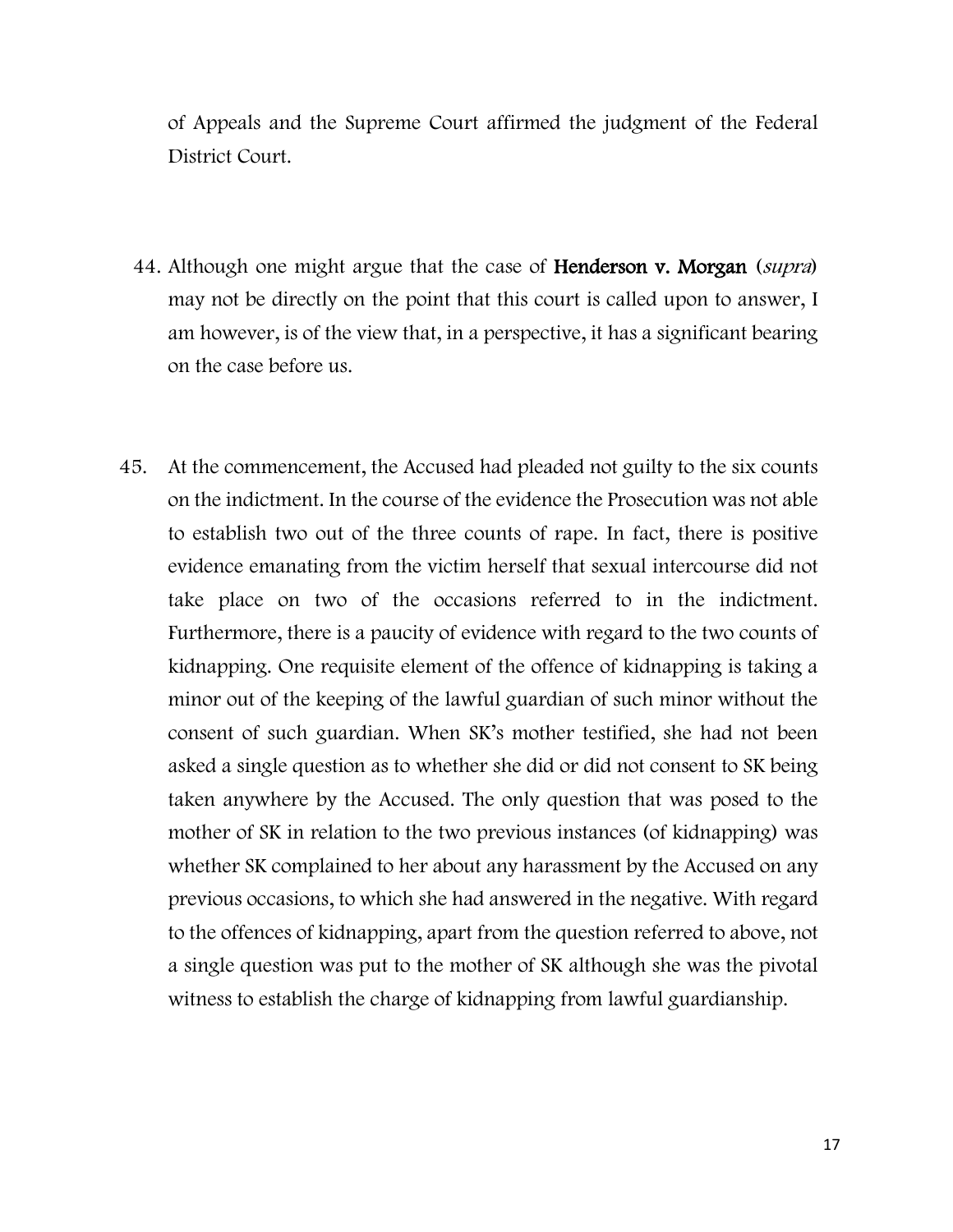#### Application of the Concept of Fair Trial

- 46. It is evident from the proceedings that the trial in this case commenced and proceeded before the same judge who heard the entirety of the evidence placed before court and who convicted and sentenced the Accused on his guilty plea. Same was the case with the prosecuting State Counsel as well as the counsel assigned by the court for the Accused. Thus, all of them were fully aware of SK's version. Although this court did not have the benefit of observing her demeanour, when one scrutinises her evidence with other independent material placed, she had spoken truthfully and does not appear to have suppressed any material evidence. In the circumstances, the learned High Court judge, the State Counsel as well as assigned counsel, undoubtedly, were fully aware of the evidence that was before the court to substantiate the charges and furthermore, what exactly had taken place between the Accused and SK on the three distinct occasions referred to in the indictment.
- 47. As referred to earlier, the record gives no indication as to the circumstances that led to the indictment being read to the Accused for the second time (almost at the tail end of the case) and more importantly the record is bereft of the reasons or circumstances under which the Accused changed his mind and pleaded guilty to the charges which he pleaded not guilty at the inception. It is clear from the proceedings that the Accused was virtually undefended and a reasonable conclusion that can be drawn from the circumstances is, that the Accused may have acted in sheer desperation to avoid the inevitable at the conclusion of the trial.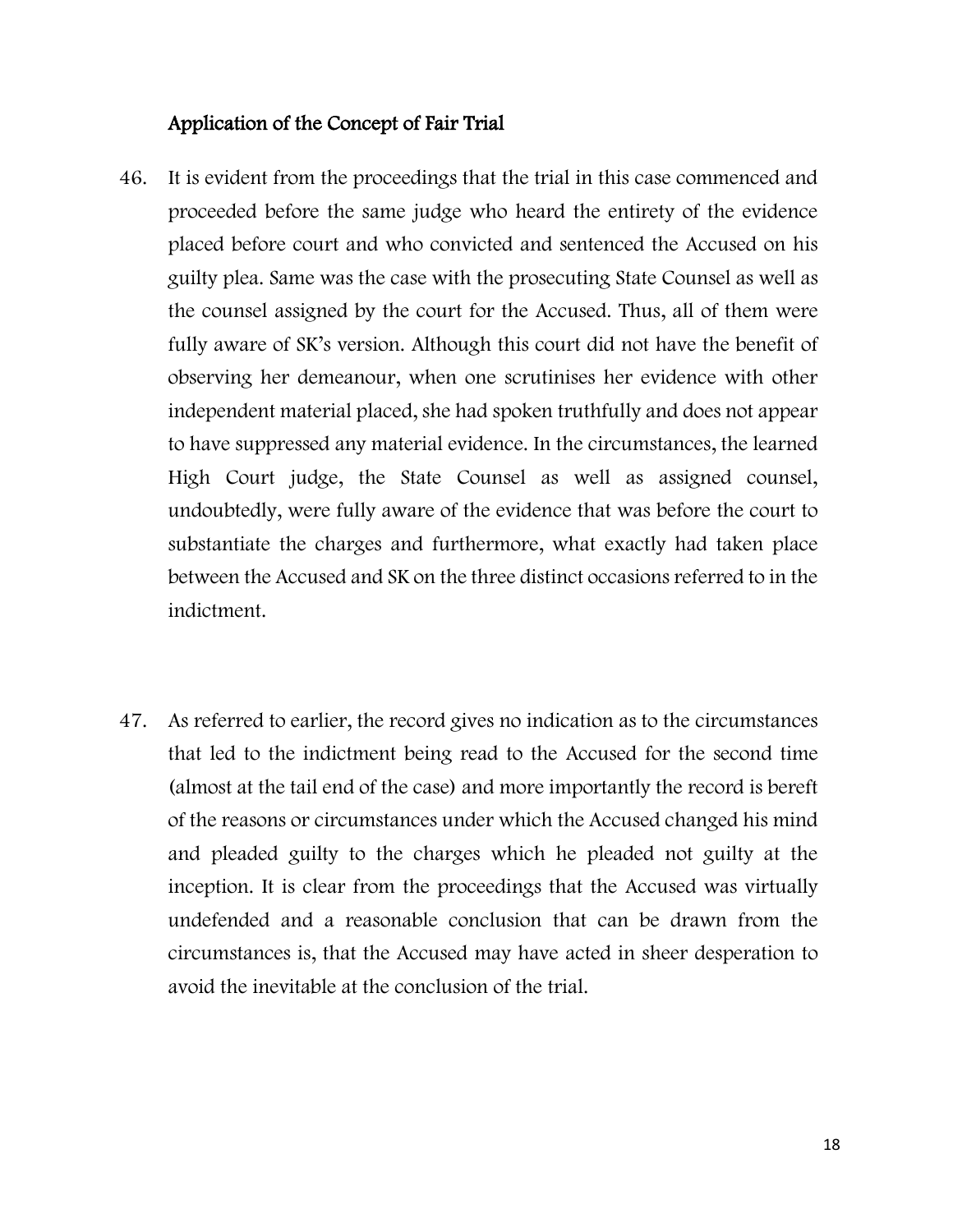- 48. It is in this backdrop that one needs to consider as to whether the Accused was afforded a fair trial.
- 49. As stated above, at the juncture the Accused pleaded guilty to the charges, not only the learned High Court Judge, but also both the state Counsel and the assigned counsel were fully aware of the fact, that not only were two of the rape counts not established, but that there was also positive evidence negating such incidents having taken place [evidence of SK supported by medical evidence]. The same could be said with regard to two of the kidnapping counts as well, due to the paucity of evidence.
- 50. From the proceedings, it is clear that the assigned counsel, on her part, was nothing but a passive figure throughout the proceedings and did not put a single question to any of the Prosecution witnesses in cross examination. Nothing appears from the record to indicate that she had brought to the attention of the court that the Prosecution had failed to establish two of the Rape counts and the kidnapping counts.
- 51. Naturally the question that comes up is; was the Accused advised by the assigned counsel that the Prosecution had failed to establish two of the Rape counts and two of the kidnapping charges before the Accused pleaded guilty? I do not wish to comment on the professional conduct of the assigned counsel here as I intend to make a recommendation in that regard, in terms of Section 43 of the Judicature Act read with the Supreme Court Rules, independently of this judgement. I wish, however, to make the following observation. No counsel is compelled by court to undertake the defence of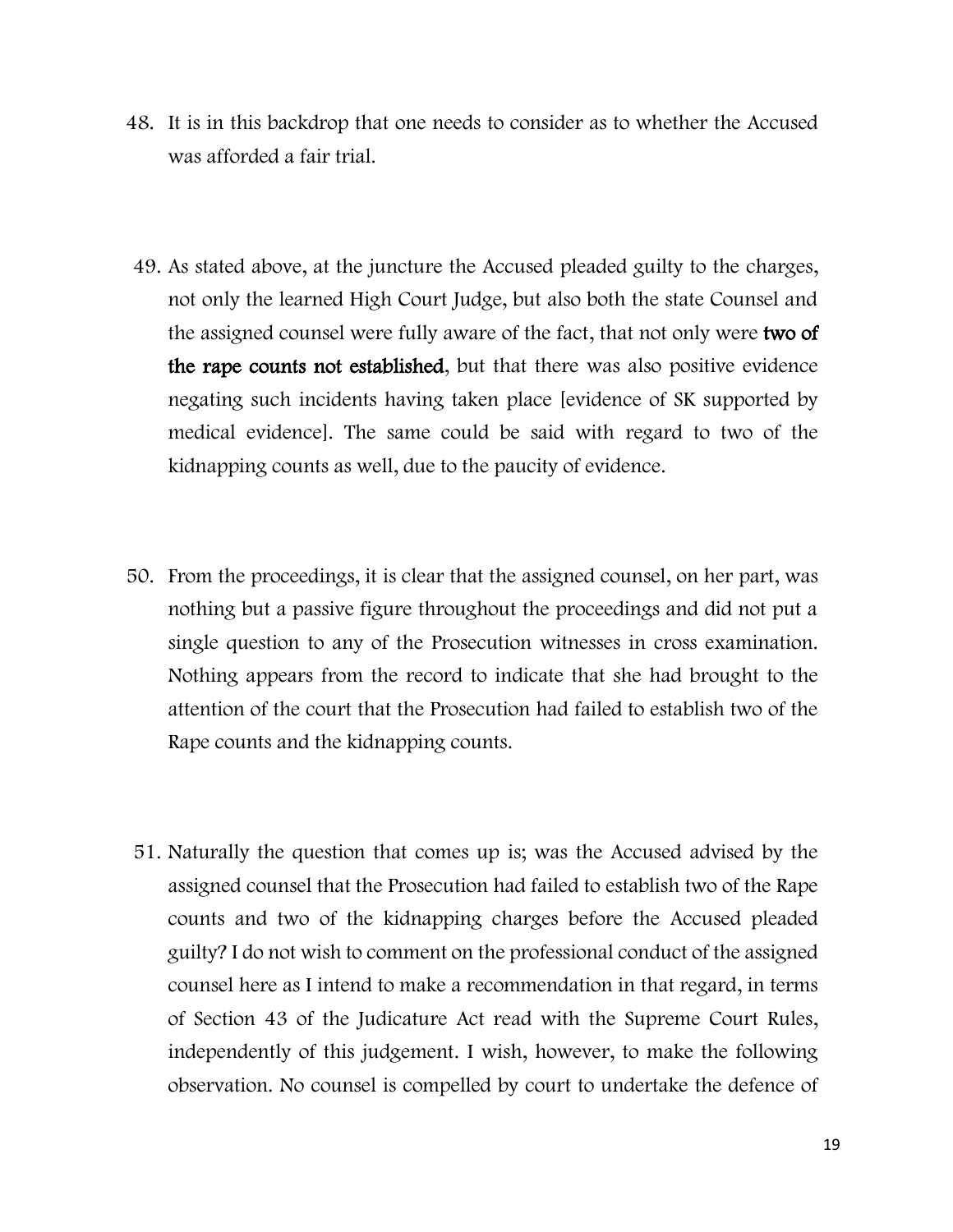an Accused and it's a choice an Attorney-at-Law can exercise. Thus, for moral reasons or otherwise if a counsel is not comfortable in accepting an appointment to undertake the defence of an Accused as an "assigned counsel" they are free to refrain from undertaking such duties. Once appointed, however, they cannot shirk their responsibilities and are under a professional duty, not to act in a manner detrimental to or prejudicial to the rights of the Accused that, they are defending.

52. Rule 15 of the Supreme Court (Conduct of and Etiquette for Attorneys-at-Law) Rules of 1988 stipulates;

"On accepting any professional matter from a client or on behalf of any client, it shall be the duty of an Attorney-at-Law to exercise his skill with due diligence to the best of his ability and care in the best interests of his client in such a manner as he may decide and he should do so without regard to any unpleasant consequences either to himself or to any other person. Furthermore, he should at all times so act with due regard to his duty to the Court, Tribunal or any Institution established in the Administration of Justice before which he appears and to his fellow Attorneys-at-Law opposed to him"

53. No doubt the duty of a State Counsel is to present the Prosecution in an effective manner to the best of their ability in furtherance of securing a conviction, if the evidence can support the charge. The Prosecutor, however, is an officer of the court and their role is to assist the court to dispense justice. Thus, it is not for a Prosecutor to ensure a conviction at any cost, but to see that the truth is elicited, and justice is meted out. A Prosecutor is not expected to keep out relevant facts either from the court or from the Accused. If the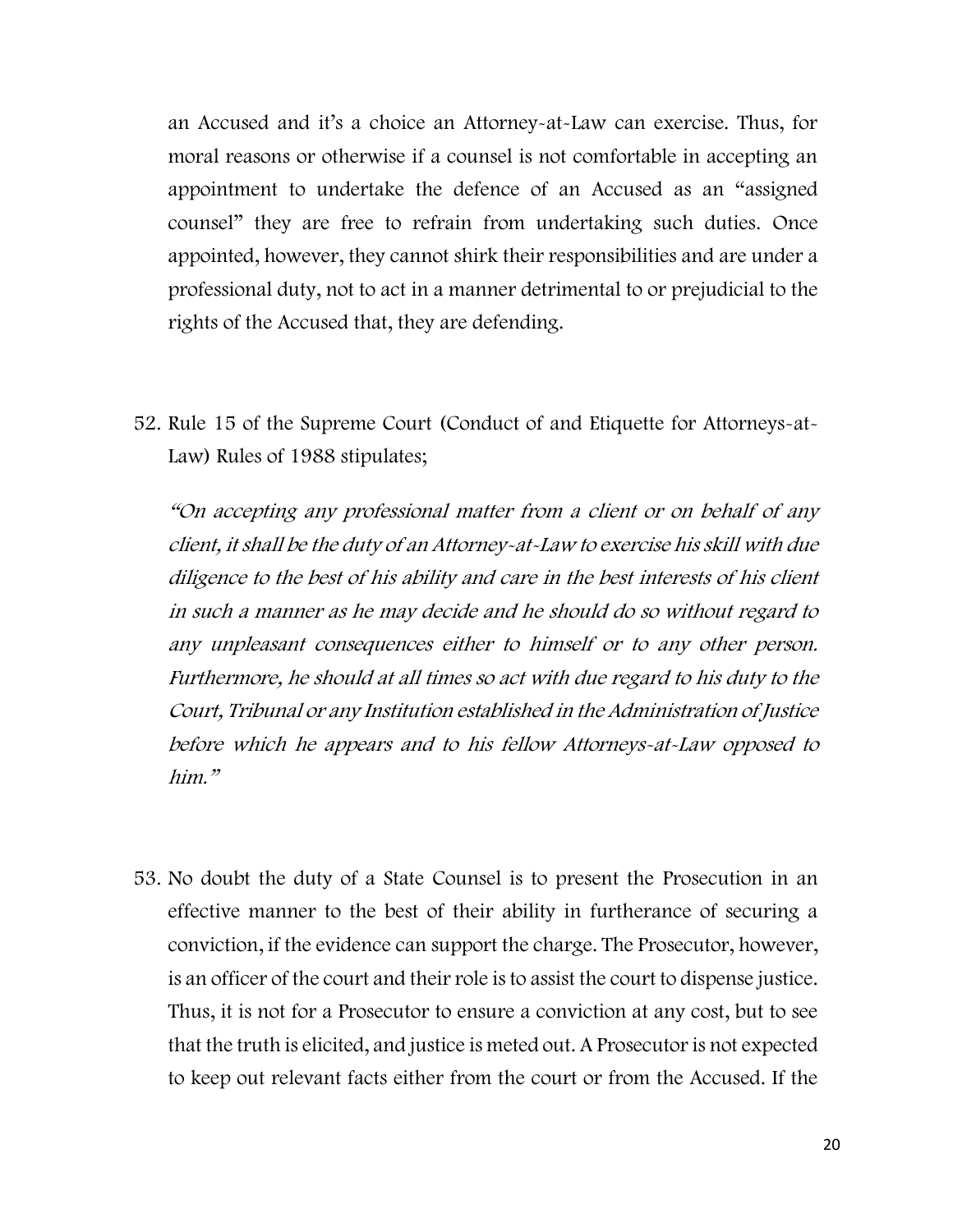investigation has revealed matters which are favourable to the Accused and the Accused is unaware of the existence of such facts, it is the bounden duty of the Prosecutor to make those facts available to the court and to the defence. Rule 52 of the Supreme Court Rules (Conduct and Etiquette for Attorneys-at-Law) Rules 1988 requires "an Attorney-at-law appearing for the prosecution to bring to the notice of the court any matter which if withheld may lead to a miscarriage of justice" [emphasis added]. Although in the case before us nothing was withheld, the learned State Counsel had a professional obligation to bring to the attention of the court that the Prosecution had not established two of the Rape counts.

#### Constitutional Guarantees and the ICCPR Act

54. There is no question that the courts also must respect and give effect to the constitutional provisions in the conduct of court proceedings, as such Chapter III of our Constitution relating to fundamental rights is no exception. Article 4 of the Constitution which provides the form and manner by which the sovereignty of the people is exercised, in its paragraph (d) stipulates that "the fundamental rights which are by the Constitution declared and recognised shall be respected, secured and advanced by all organs of government and shall not be abridged restricted or denied, save in the manner and to the extent hereinafter provided" [emphasis added]. In my view, when one considers the wording of the sub article, the words "government organs" encompass "the judiciary" as well. Article 13(3) recognises the entitlement of a person charged with an offence to a "fair trial", a right which the state has an obligation to accord to an Accused through the courts.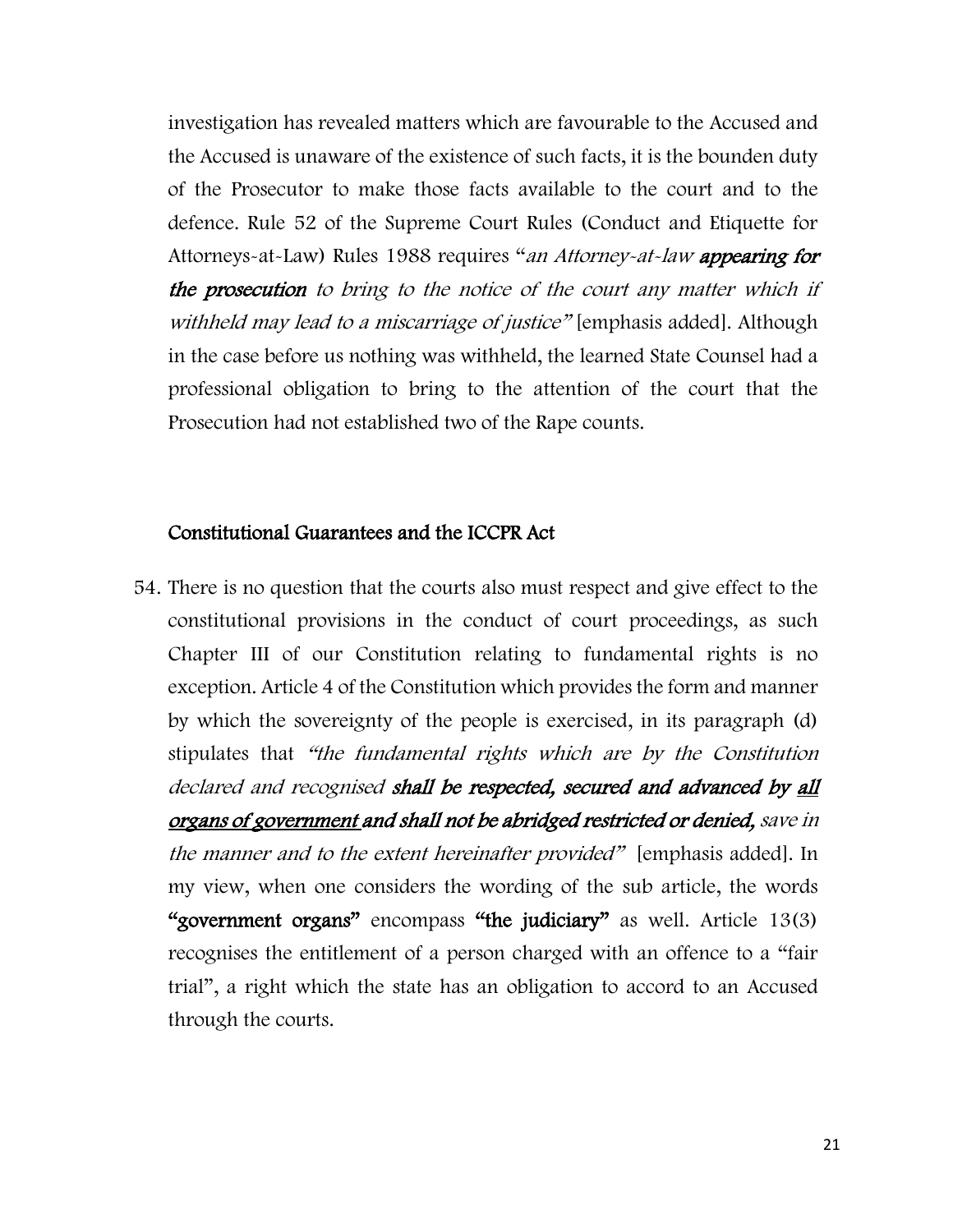55. In the case of The Attorney-General v. Segulebbe Latheef and Another (2008) 1 SLR 225, Justice J. A. N. de Silva, as he then was, stated (at page 228);

> "The Constitution by Article 13(3) expressly guarantees the right of a person charged with an offence to be heard by person or by an Attorney-at-law at a "**fair trial**" by a competent court. This right is recognised obviously for the reason that a criminal trial (subject to an appeal) is the final stage of a proceeding at the end of which a person may have to suffer penalties of one sort or another if found guilty. The right of an accused person to a fair trial is recognized in all the criminal justice systems in the civilized world. Its denial is generally proof enough that justice is denied. The right to a fair trial was formally recognised in International law in 1948 in the United Nations Declaration of Human Rights. Since 1948 the right to a fair trial has been incorporated into many national, regional and international instruments. Like the concept of fairness, a fair trial is also not capable of a clear definition, but there are certain aspects or qualities of a fair trial that could be easily identified."

- 56. His Lordship identifies 13 such rights, stated (at page 229) that the right to a fair trial amongst other things includes; "The accused has a right to be informed of his rights; If the accused is in indigent circumstances to provide legal assistance without any charge from the accused, and the right of an accused not to be compelled to testify against himself or to confess guilt." [emphasis added]
- 57. This position is now statutorily fortified with the enactment of the International Covenant on Civil and Political Rights (ICCPR) Act No. 56 0f 2007 (hereinafter the ICCPR Act). Section 4(1) of the Act, which delineates the rights of a person accused of an offence lays down that;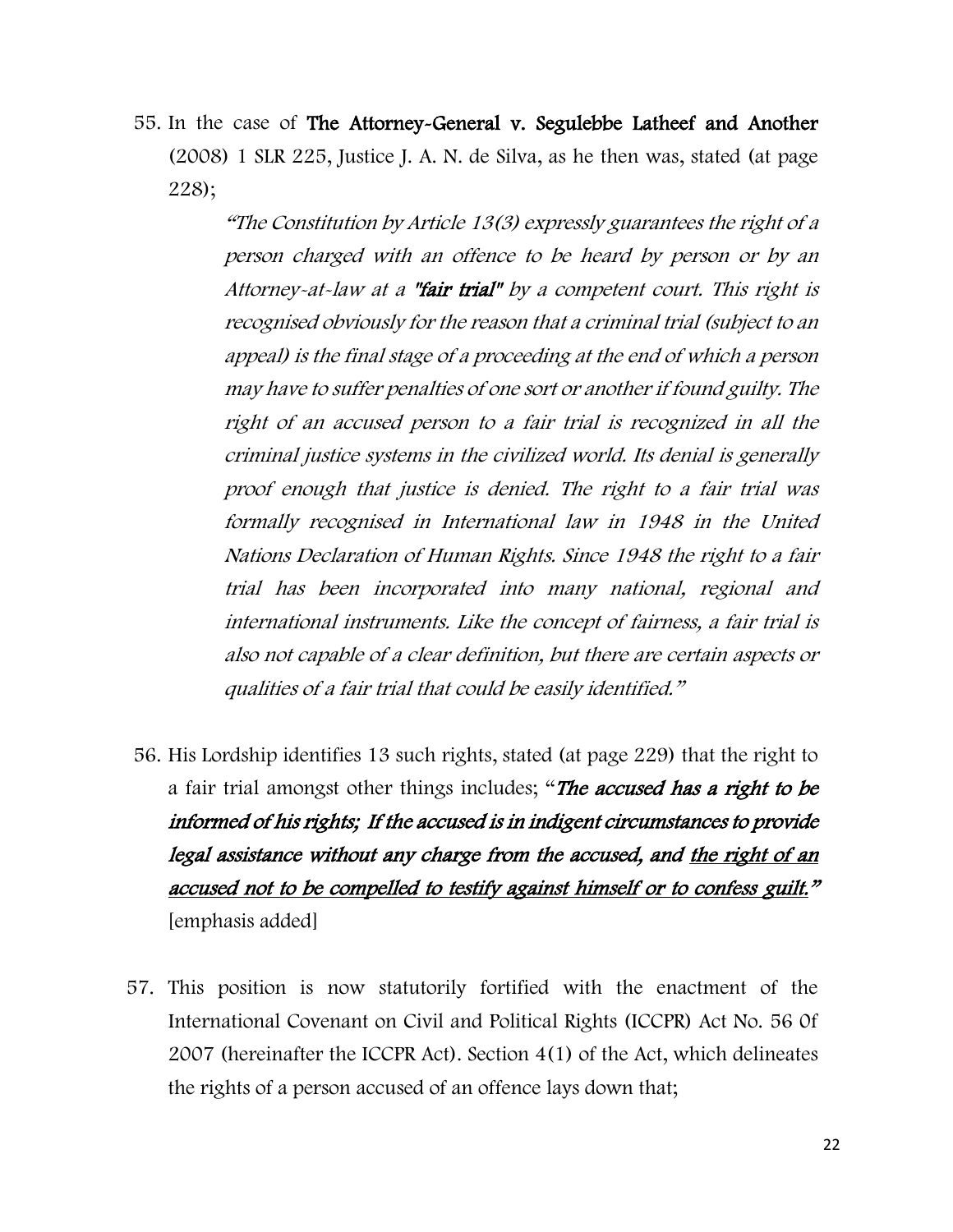"A person charged with a criminal offence under any written law, shall be entitled-... (f) not to be compelled to testify against himself or to confess guilt*."* [emphasis is mine].

58. Under the International Covenant on Civil and Political Rights (ICCPR) Act, No. 56 of 2007, an Accused now has a statutory entitlement for a counsel to defend him:

Section 4. (1) of the ICCPR Act stipulates;

"A person charged of a criminal offence under any written law, shall be entitled—

(c) to have legal assistance assigned to him in appropriate cases where the interest of justice so requires and without any payment by him, where he does not have sufficient means to pay for such assistance.

## Role of the Judge

- 59. I am mindful of the fact that the judges in criminal courts are burdened with a heavy case load. That, however, does not excuse the trial judge to not follow the procedural steps stipulated by law or to disregard the need to ensure that the Accused is accorded a fair trial, guaranteed by the Constitutional provisions and other laws.
- 60. Judges have a duty and are required to control the proceedings adhering to the aforesaid requirements, and to intervene where necessary to ensure the proceedings are conducted in a fair manner to all parties concerned. In this respect the judges need to follow the proceedings closely and should be alive to the events unfolding before them. If that were the case, the judge ought to have asked both the assigned counsel and the State Counsel, as to the justification for the plea of guilty by the Accused in relation to the two rape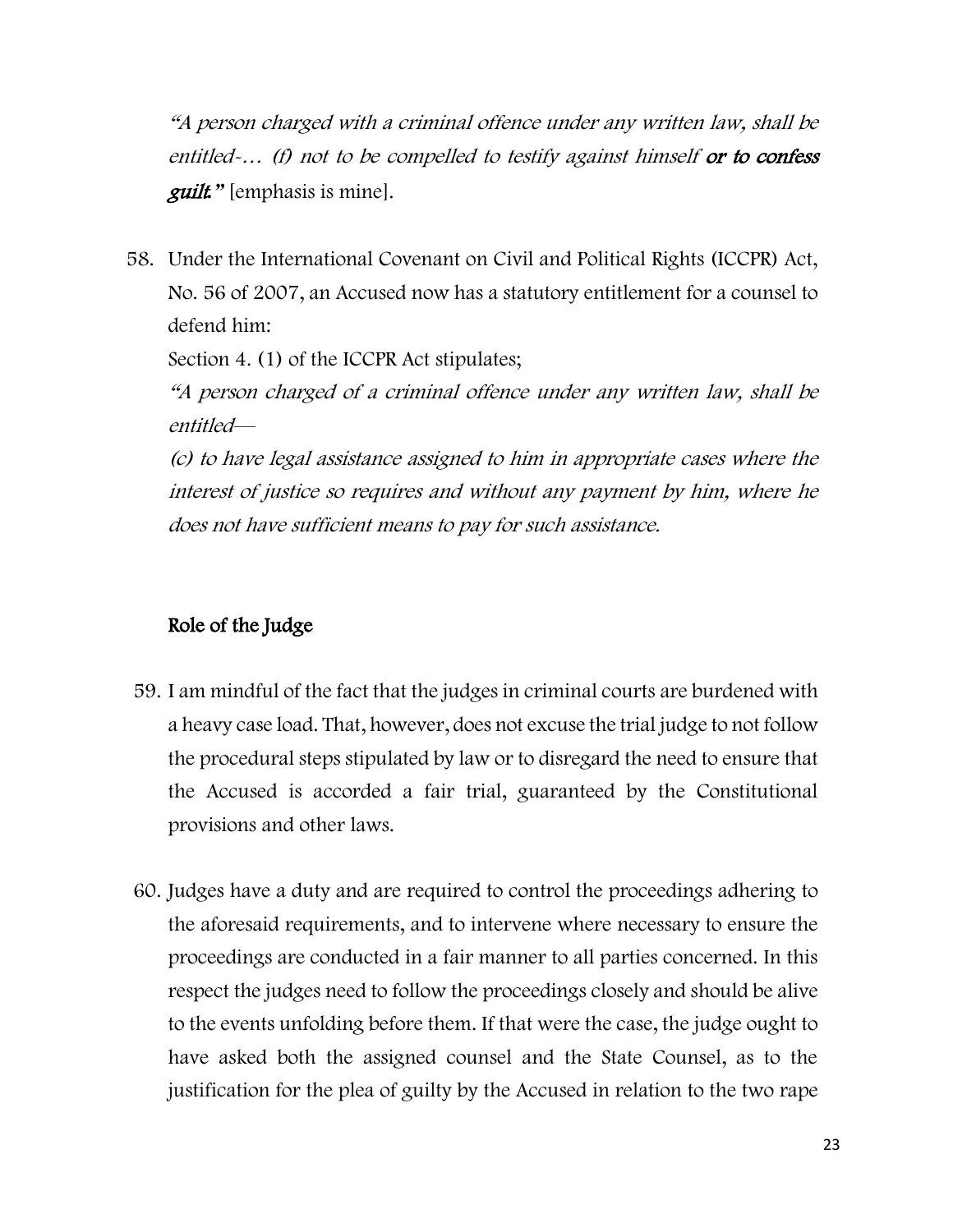counts that had not been established by the Prosecution. The entirety of the evidence had been led on two days, on 5<sup>th</sup> November 2013 and 27<sup>th</sup> November 2013 which was within a span of two weeks. Thus, the evidence should have been fresh in the mind of the learned High Court judge as well as the other counsel. The passive role played by the assigned counsel ought to have been noticed by the learned High Court judge. If the concept of Fair trial encompasses the right to counsel, the counsel must be 'an effective counsel'. That component, which is considered as an element of a fair trial, was visibly missing in the proceedings in relation to this case.

61. William W. Schwarzer in 'Dealing with Incompetent Counsel- The Trial Judge's Role' UC Hastings College of the Law (1980) states (at page 641); "The frequency with which the issue of ineffective representation has arisen in recent cases before reviewing courts should alert trial courts to the need to monitor counsel's performance. These cases clearly suggest that the trial courts have the duty and the authority to protect the right to effective counsel. That the trial judge should not hesitate to act to assure the competent performance of counsel seems to be precisely what the Supreme Court had in mind in McMann v. Richardson 397 US 759 (1970), when it said:

> "[W]e think the matter [whether counsel acted within the range of competence demanded of attorneys in criminal cases], for the most part, should be left to the good sense and discretion of the trial courts with the admonition that if the right to counsel guaranteed by the Constitution is to serve its purpose, defendants cannot be left to the mercies of the incompetent counsel, and that judges should strive to maintain proper standards of performance by attorneys who are representing defendants in criminal cases in their courts." [emphasis is mine]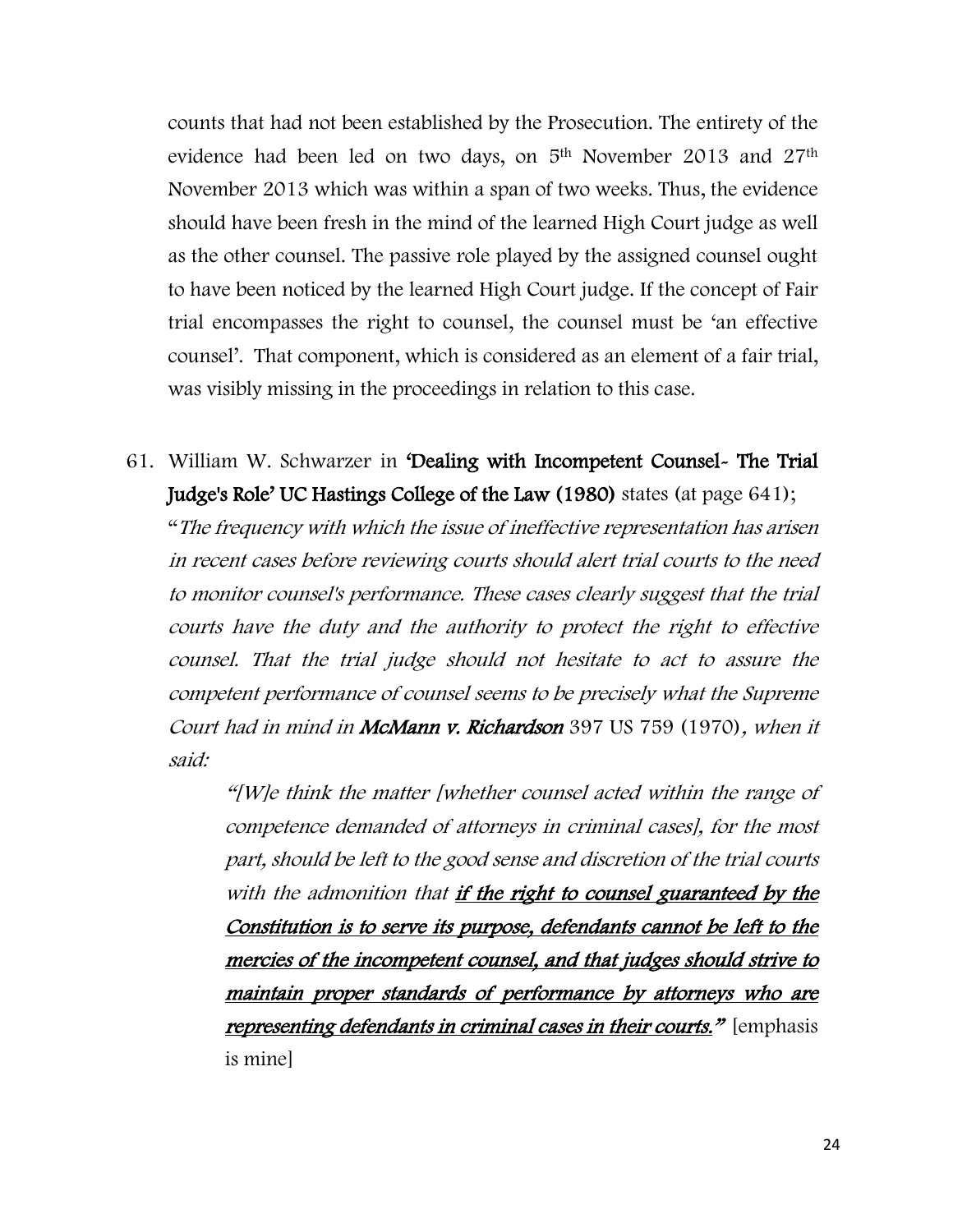62. He observes further (at page 650), "In presiding over any trial, the judge seeks to achieve fairness. Where the law affords him discretion in the application of substantive or procedural rules, fairness normally will guide its exercise. Since the competence of counsel is an element of a fair trial, achieving fairness will require the monitoring of counsel's performance and intervention in appropriate circumstances. [emphasis is mine] This does not require the judge to evaluate the relative efficacy of trial tactics or to determine whether counsel's performance should receive a passing grade. Nor is the trial judge called upon to rule whether counsel's performance satisfies one of the minimum standards formulated by the appellate courts or whether a party is being denied effective representation. Instead, his function is to remedy observed deficiencies before it is too late, resorting always to the least intrusive measure adequate to the need."

#### Article 127 of the Constitution

- 63. It would be a travesty of justice to allow the conviction on the two counts of Rape and two counts of Kidnapping which had not been established, to remain. No reasonable court, by any stretch of imagination could have convicted the Accused of those offences had the trial proceeded to a conclusion.
- 64. This court granted Special Leave to Appeal only on one issue relating to excessiveness of the sentence. In this backdrop, it would be necessary to consider the powers vested with this court to remedy the injustice caused to the Accused and to what extent the error could be rectified.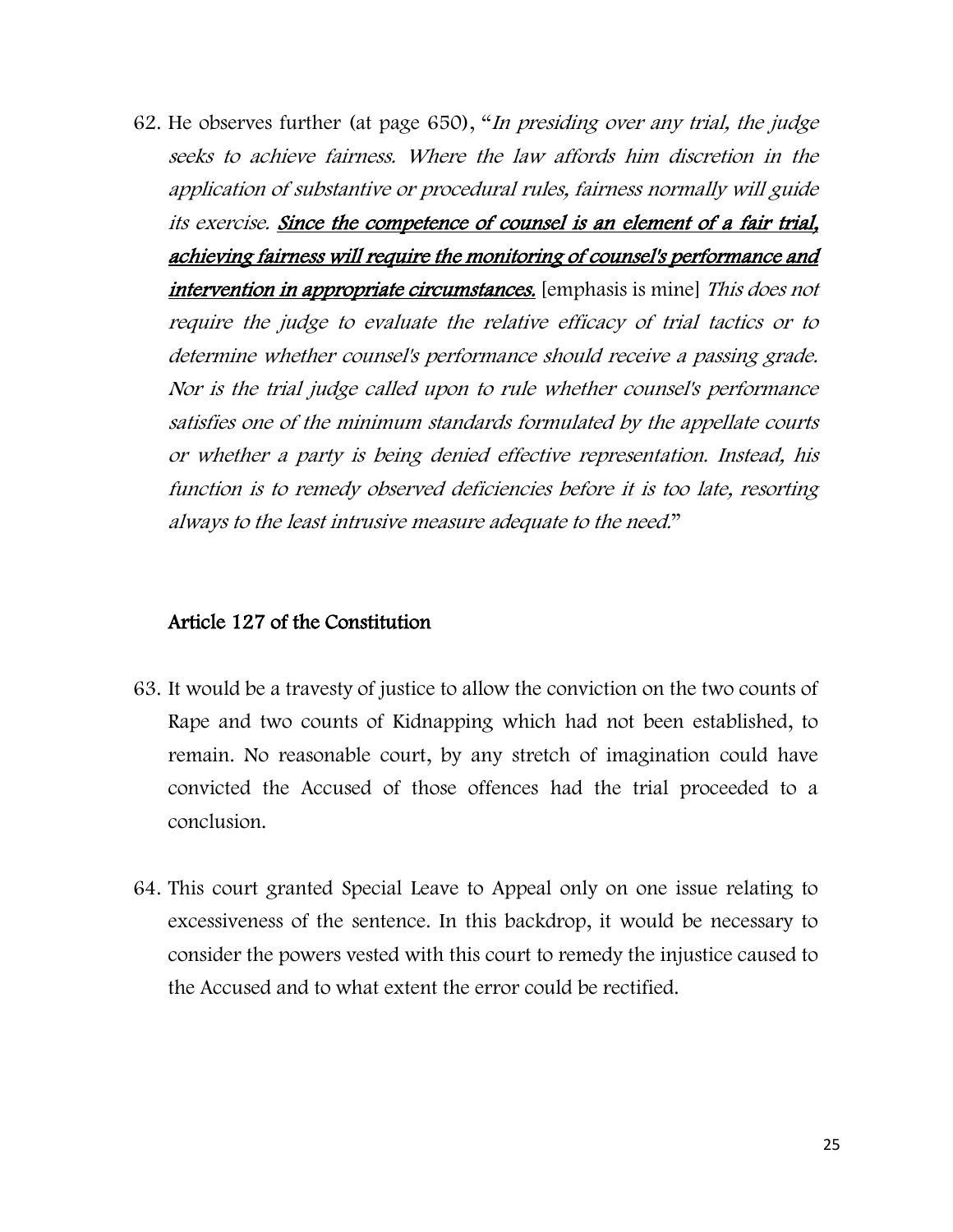65. I am reminded of the words of his Lordship Justice Soza in the case of Somawathie v. Madawela (1983) 2 SLR 15, at page 31;

"If as a result of such persistent and blatant disregard for the provisions of the law a miscarriage of justice results as here, then this Court will not sit idly by. Indeed, the facts of this case cry aloud for the intervention of this Court to prevent what otherwise would be a miscarriage of justice."

- 66. I am of the opinion that Article 127 which states that the Supreme Court "…….shall be the final court of …criminal jurisdiction for and within the Republic of Sri Lanka for the correction of all errors in fact or in law which shall be committed by the Court of Appeal or any Court of first Instance, tribunal……" [emphasis added] is wide enough for this court to intervene to prevent what otherwise would be a serious miscarriage of justice.
- 67. As pithily stated in **Jennison v. Backer** (1972 (1) All E.R. 1006), "The law should not be seen to sit limply, while those who defy it go free and, those who seek its protection lose hope."
- 68. The Supreme Court considered its Appellate powers under Article 127 of the Constitution, in the case of Sri Lanka Ports Authority v. Pieris (1981) 1 S.L.R

101. His Lordship Justice Sharvananda, as he then was, stated (at page108); "Article 127 spells the appellate jurisdiction of this Court. The appellate jurisdiction extends to the correction of all errors in fact and/or in law which shall be committed by the Court of Appeal or any court of first instance. There is no provision inhibiting this Court from exercising its appellate jurisdiction once that jurisdiction is invoked. On reading Articles 127 and 128 together, it would appear that once leave to appeal is granted by the Supreme Court or the Court of Appeal and this Court is seized of the appeal, the jurisdiction of this Court to correct all errors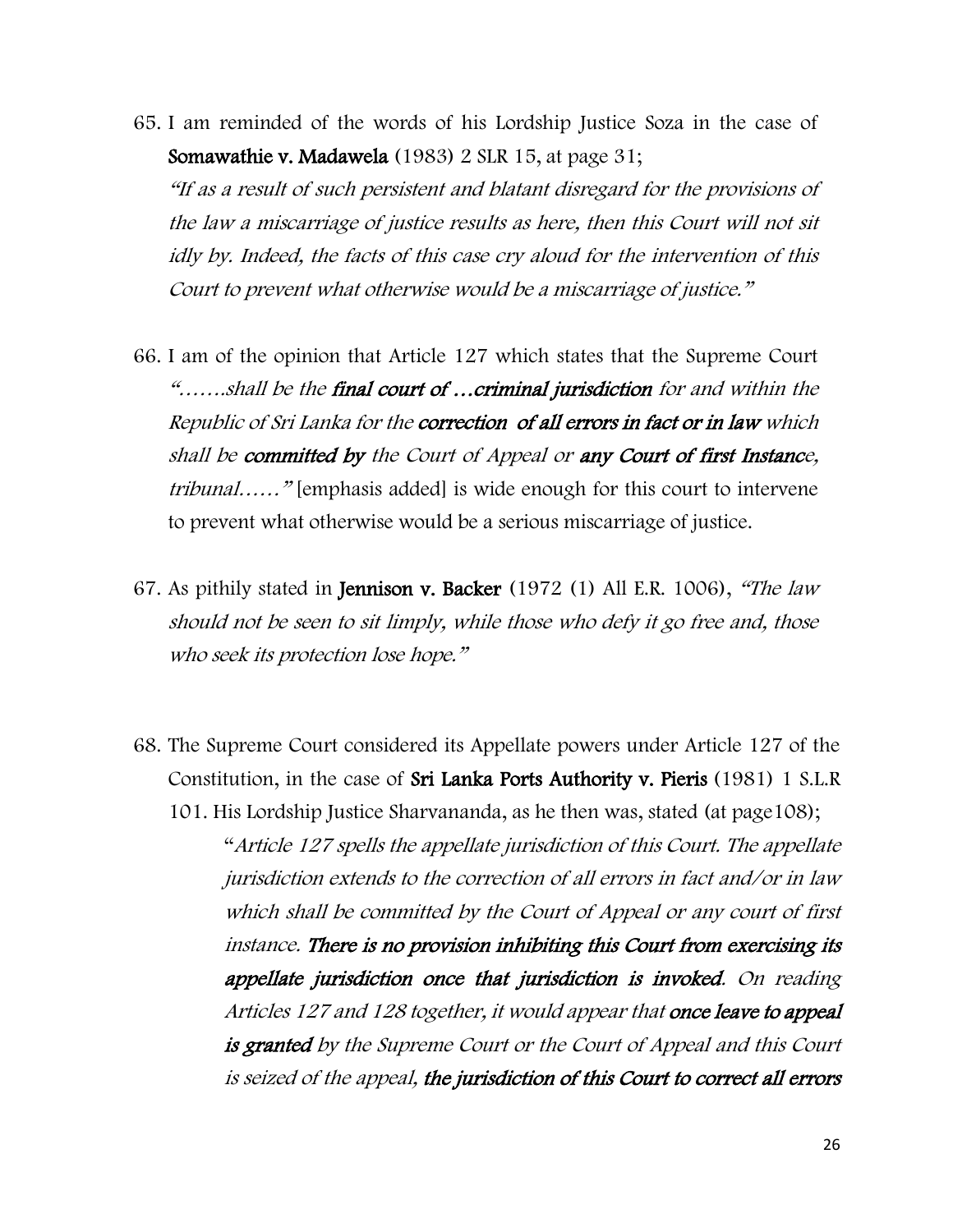in fact or in law which had been committed by the Court of Appeal or court of first instance is not limited but is exhaustive.

Leave to appeal is the key which unlocks the door into the Supreme Court, and once a litigant has passed through the door, he is free to invoke the appellate jurisdiction of this Court "for the correction of all errors in fact and/or in law which had been committed by the Court of Appeal or any court of first instance". This Court, however, has the discretion to impose reasonable limits to that freedom, such as refusing to entertain grounds of appeal which were not taken in the court below and raised for the first time before this Court. This Court in the exercise of its discretion will, however, look to the broad principles of justice and will take judicial notice of a point which is patent on the face of the proceedings and discourage mere technical objections." [emphasis added]

69. In another case decided shortly after the decision of Sri Lanka Ports Authority v. Peiris (supra) the Supreme Court said, in the case of Albert v. Veeriahpillai (1981) 1 SLR 110, at page 113):

"Articles 118 [sic] of the constitution provides that "the Supreme Court shall be the highest and final court of record in the Republic and shall, subject to the provisions of the Constitution, exercise, inter alia final appellate jurisdiction." Appellate jurisdiction may be exercised by way of appeal or revision. Article 128 of the Constitution prescribes how the appellate jurisdiction of this Court is invoked by way of appeal. The leave of this Court or of the Court of Appeal is a sine qua non for a party to come to this Court by way of appeal. But once leave is granted, on whatever ground it be, the appeal is before this court and this Court is seized of the appeal. Its appellate jurisdiction extends to the correction of all errors in fact or in law which shall be committed by the Court of Appeal or any Court of First Instance (vide Art. 127 of the Constitution). Therefore, it is competent for this Court to permit parties to bring to its notice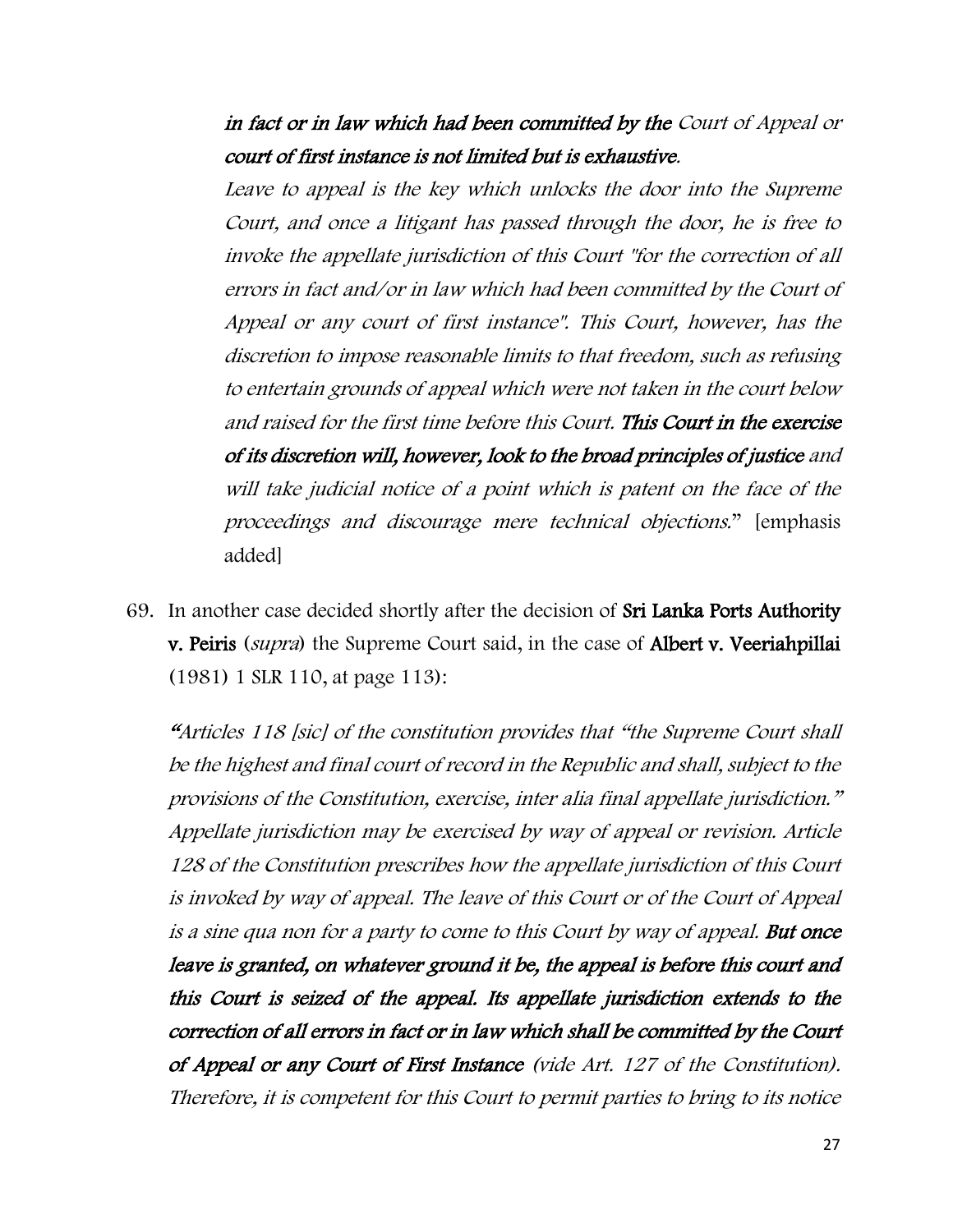errors of law or of fact and raise new contentions or new points of law, or sue motu to raise them if there is proper foundation for them in the record. Thus, this Court will allow an appellant to urge before it grounds of appeal not set out in the application for leave if the material on record warrants the determination of same. This Court is not hamstrung by the fact that the Court of Appeal had not granted leave to appeal on the ground urged before the Supreme Court." [emphasis added]

- 70. Thus, it is evident that there are clear precedents for this court to act uninhibited *suo motu* in the interest of justice where the Court of Appeal or the court of first instance has clearly misdirected itself which has resulted in a serious miscarriage of justice, as in the present case.
- 71. In the circumstances, exercising the powers vested in court by Article 127 of the Constitution, the conviction of and sentences imposed on the Accused, on counts 1, 2, 3, and 4 are hereby quashed. The conviction of the Accused on counts 5 and 6 is hereby affirmed.
- 72. What was challenged in these proceedings, was the quantum of the sentence imposed. What appears from the evidence is that SK had been distraught due to a strained relationship with her mother and the Accused had taken advantage of the situation by developing an intimate relationship with SK. It is also evident that SK had accompanied the Accused on these jaunts willingly. Although consent is not a material factor as far as establishing the charge of rape is concerned, the Accused does not appear to have used force, although SK has said in her evidence that her clothes were removed forcibly. From the standpoint of the Accused, his conduct cannot be condoned by any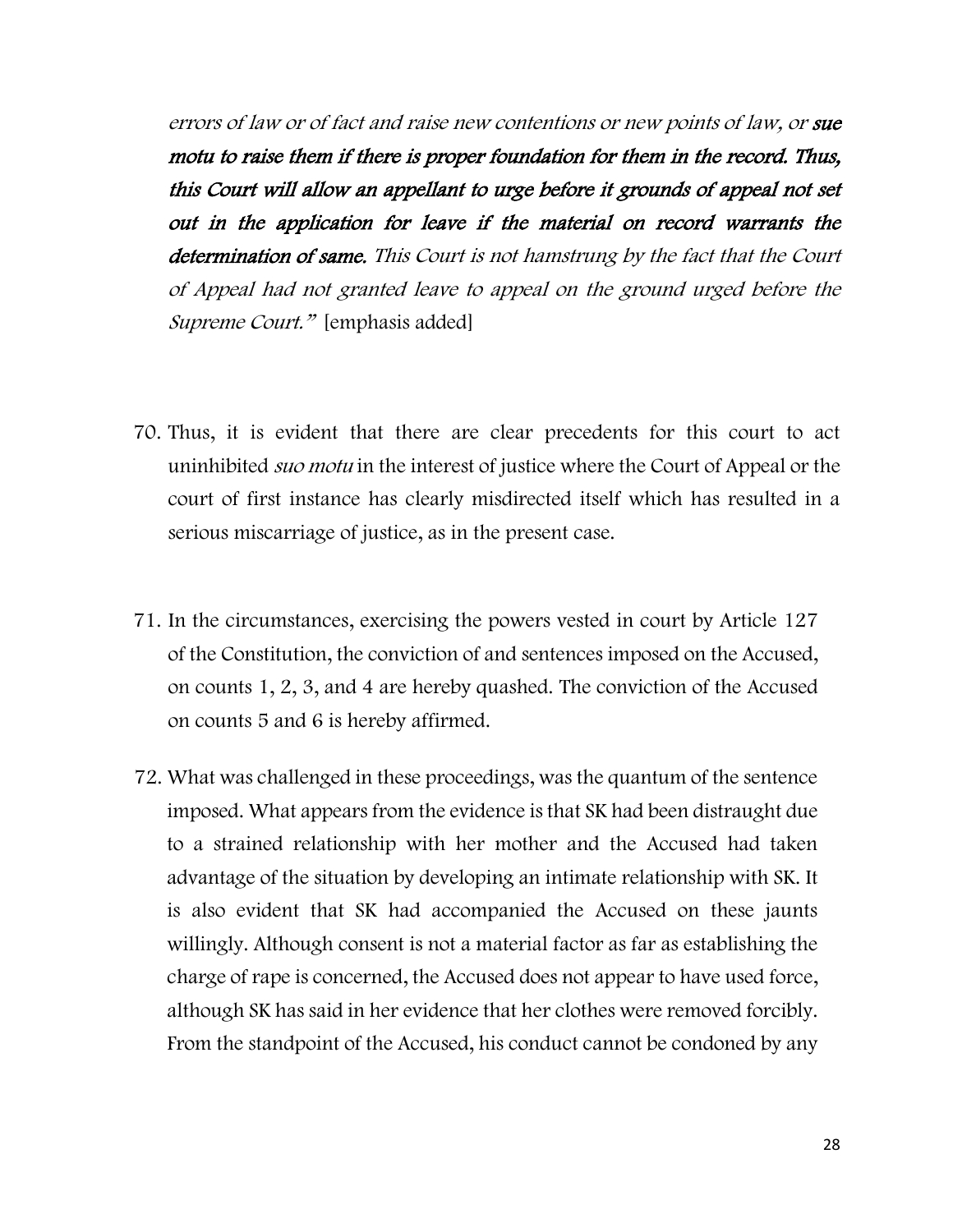measure. As the stepfather, he had a duty to protect SK but he had acted otherwise.

73. The High Court Judge, however, had imposed the maximum sentence on both counts and to run consecutively. Under the circumstances they are manifestly excessive. As such I set aside the sentences imposed on the Accused by the learned High Court judge on counts 5 and 6 and substitute the same with a sentence of 4 years R.I on count 5 (Kidnapping) and a sentence of 14 years R.I on count 6 (Rape). Both terms of imprisonment to run concurrently. The fines and compensation imposed by the High Court Judge and the default sentences imposed, to remain intact. As the Accused had been in incarceration since the date of conviction, the prison authorities are directed to compute the commencement of the term of imprisonment, from the date of incarceration.

Appeal allowed

Judge of the Supreme Court

E. A. G. R. Amarasekara J. I agree.

Judge of the Supreme Court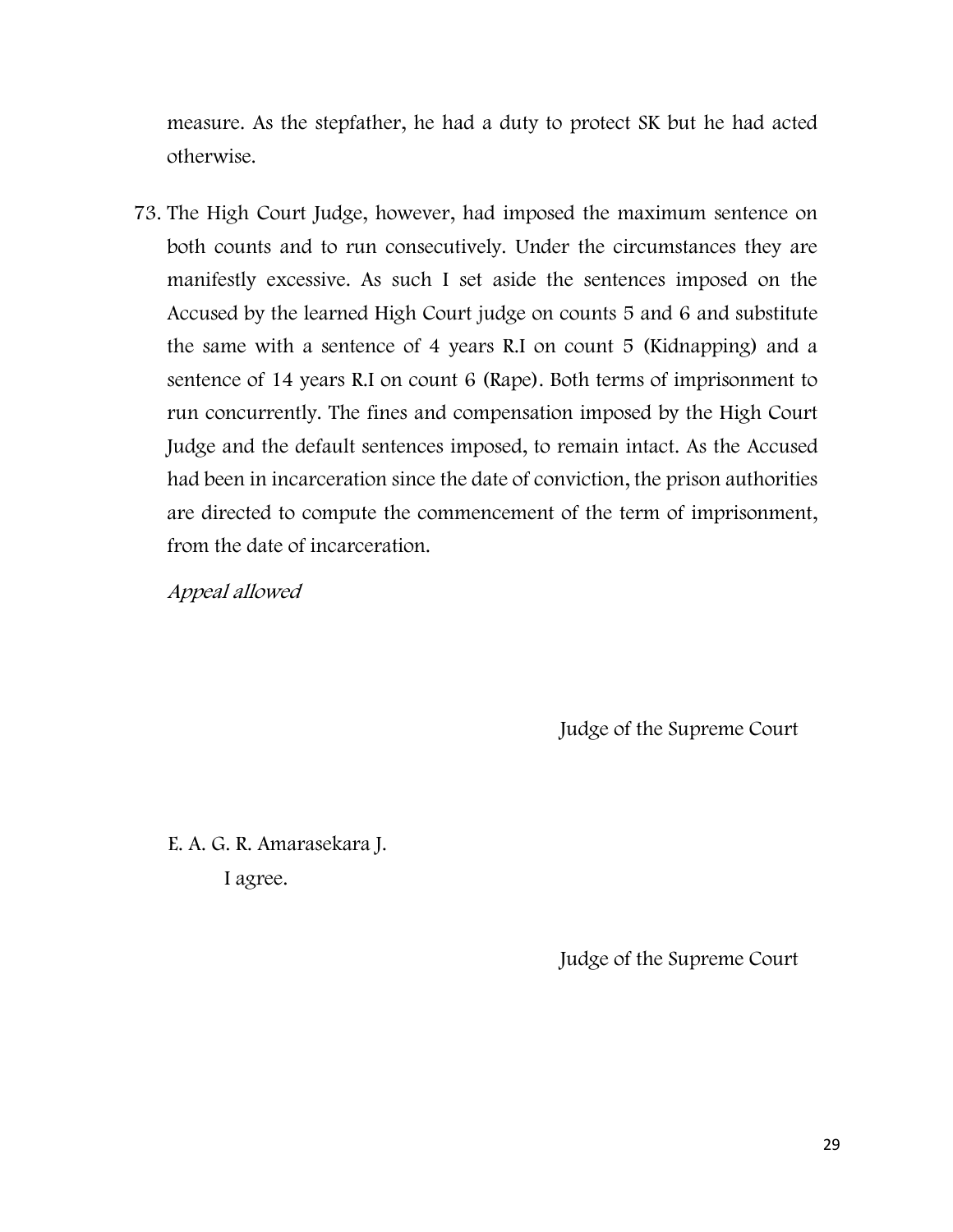## P. Padman Surasena J.,

I had the previledge of reading in draft form, the judgment of His Lordship Buwaneka Aluwihare PC J. I regret my inability to agree with the course of action taken in the judgment by His Lordship.

Hon. Attorney General had indicted the Accused - Appellant - Appellant in the High Court of Anuradhapura on six counts.

The said six counts respectively alleged that the Accused - Appellant - Appellant;

- I. during the period 2011-12-01 to 2012-02-20, at Tambuththegama, kidnapped the prosecution witness No. 1, a girl less than 16 years of age, from the custody of her lawful guardianship and thereby committed an offence punishable under section 354 of the Penal Code;
- II. on the date referred to in count No. 01 above, and in the course of the same transaction, at Galgamuwa, committed rape of the prosecution witness No. 1, a girl less than 16 years of age and thereby committed an offence punishable under section 364 (2) read with section 364 (2) (e) of the Penal Code;
- III. during the period referred to in count No. 01 above, at Tambuththegama, on a date other than the date referred to in the count No. 01, kidnapped the prosecution witness No. 1, a girl less than 16 years of age, from the custody of her lawful guardianship and thereby committed an offence punishable under section 354 of the Penal Code;
- IV. on the date referred to in count No. 03 above, and in the course of the same transaction, at Galgamuwa, committed rape of the prosecution witness No. 1, a girl less than 16 years of age and thereby committed an offence punishable under section 364 (2) read with section 364 (2) (e) of the Penal Code;
- V. on the 21st of February 2012 or on a date closer to the said date, at Tambuththegama, kidnapped the prosecution witness No. 1, a girl less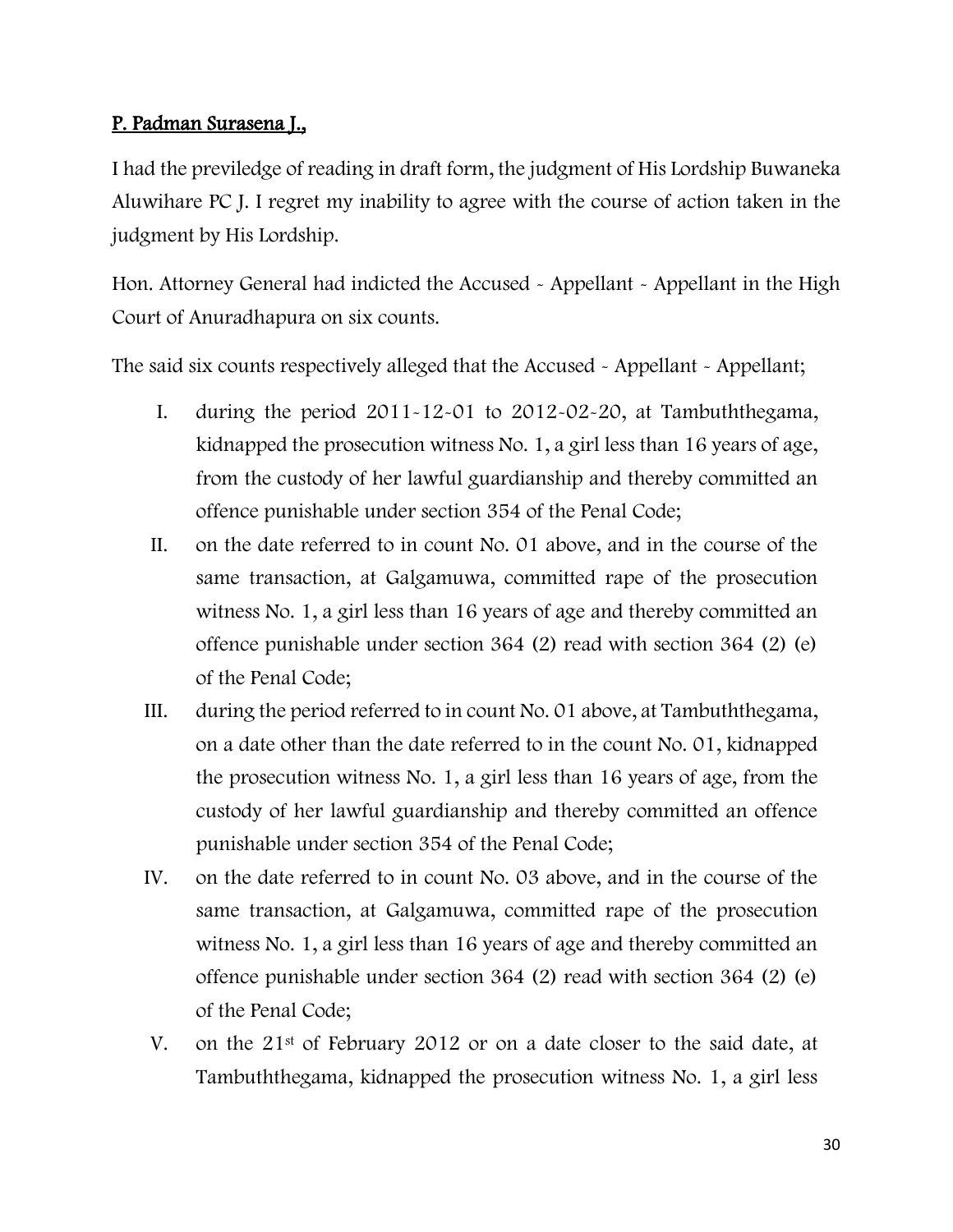than 16 years of age, from the custody of her lawful guardianship and thereby committed an offence punishable under section 354 of the Penal Code;

VI. on the date referred to in count No. 05 above, and in the course of the same transaction, at Galgamuwa, committed rape of the prosecution witness No. 1, a girl less than 16 years of age and thereby committed an offence punishable under section 364 (2) read with section 364 (2) (e) of the Penal Code.

On 21-10-2013, the learned High Court Judge had read out the charges to the Accused - Appellant - Appellant and also assigned Priyanthi Hettiarachchi Attorneyat-Law to appear for the Accused - Appellant - Appellant at the cost of the state. As the Accused - Appellant - Appellant had pleaded not guilty to all the charges, the learned High Court Judge had fixed the case for 05-11-2013 to commence the trial.

Accordingly, the trial had begun on the said date i.e. 05-11-2013. The prosecution on that date had concluded the evidence of three witnesses including the prosecution witness No. 1. The learned High Court Judge had then fixed the case for 27-11-2013 to resume the further trial.

On 27-11-2013, the prosecution had concluded the evidence of the Judicial Medical Officer after which the learned High Court Judge had fixed the case for 04-12-2013 to resume the further trial.

It appears from the journal entry dated 04-12-2013 that the further trial could not be resumed on that date hence the further trial was re-fixed for another date i.e. 18- 12-2013.

On 18-12-2013, when the case was taken up for further trial, the Accused - Appellant -Appellant had pleaded guilty to all the six counts in the indictment. This was before the prosecution closed its case. Accordingly, the learned High Court Judge had proceeded to convict the Accused - Appellant - Appellant on all counts in the indictment on his own admission of guilt. Thus, from that point onwards, the only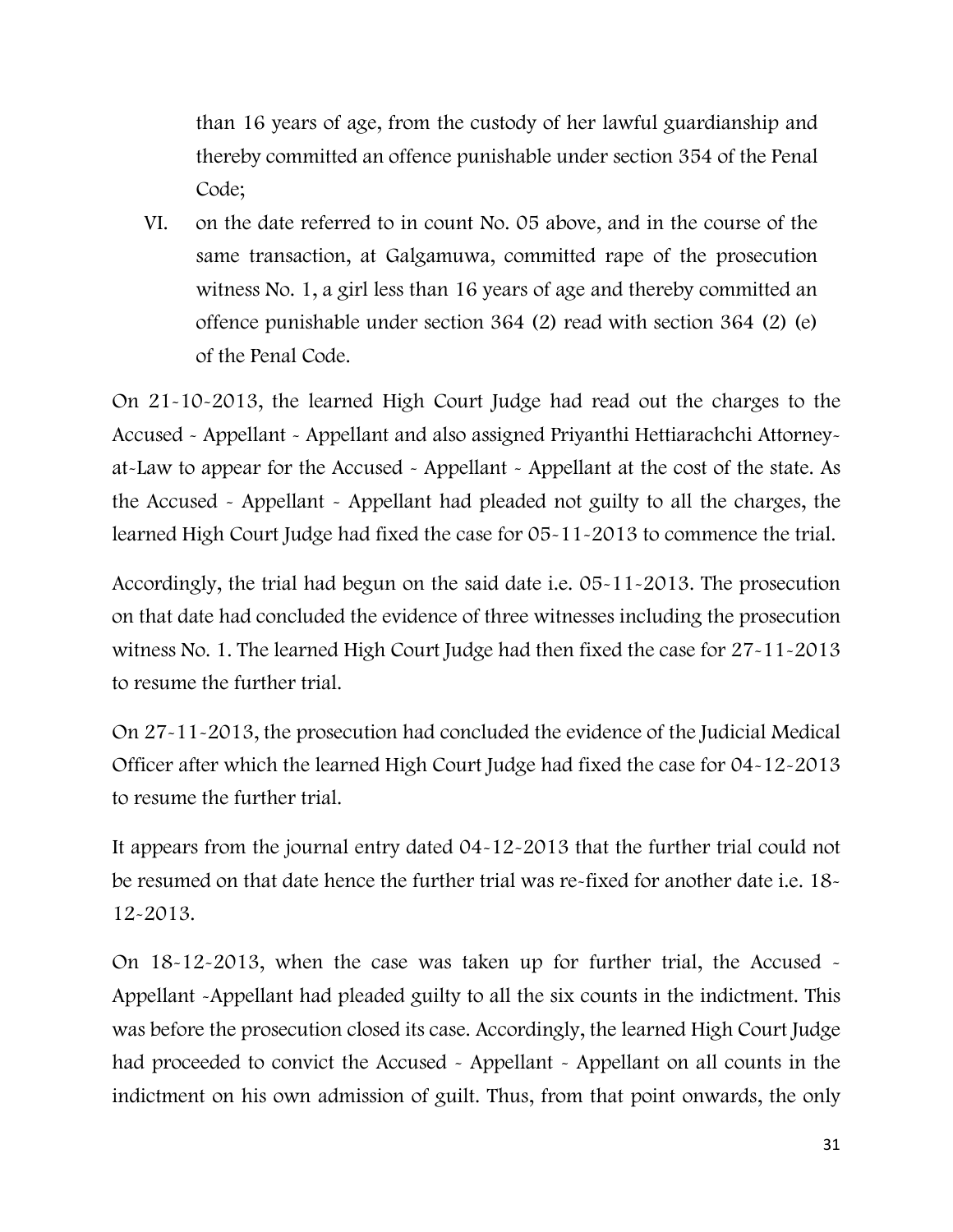task left for the learned High Court Judge was to decide on an appropriate sentence to be imposed on the Accused - Appellant - Appellant. Having heard the submissions of both parties relating to sentencing, the learned High Court Judge had then proceeded to impose the following sentences on the Accused - Appellant - Appellant.

## Count No. 1

Seven (07) years rigorous imprisonment.

## Count No. 2

Twenty (20) years rigorous imprisonment and a fine of Rupees Two thousand five hundred (2,500/=). One year simple imprisonment in default of the payment of the said fine was also imposed.

The Accused - Appellant - Appellant was also ordered to pay Rs.  $50,000/=\text{as}$ compensation to the victim. One-year simple imprisonment in default of the payment of the said compensation was also imposed.

## Count No. 3

Seven (07) years rigorous imprisonment.

## Count No. 4

Twenty (20) years rigorous imprisonment and a fine of Rupees Two Thousand Five Hundred (2,500/=). One-year simple imprisonment in default of the payment of the said fine was also imposed.

The Accused - Appellant - Appellant was also ordered to pay Rs.  $50,000/=\text{as}$ compensation to the victim. One-year simple imprisonment in default of the payment of the said compensation was also imposed.

## Count No. 5

Seven (07) years rigorous imprisonment.

## Count No. 6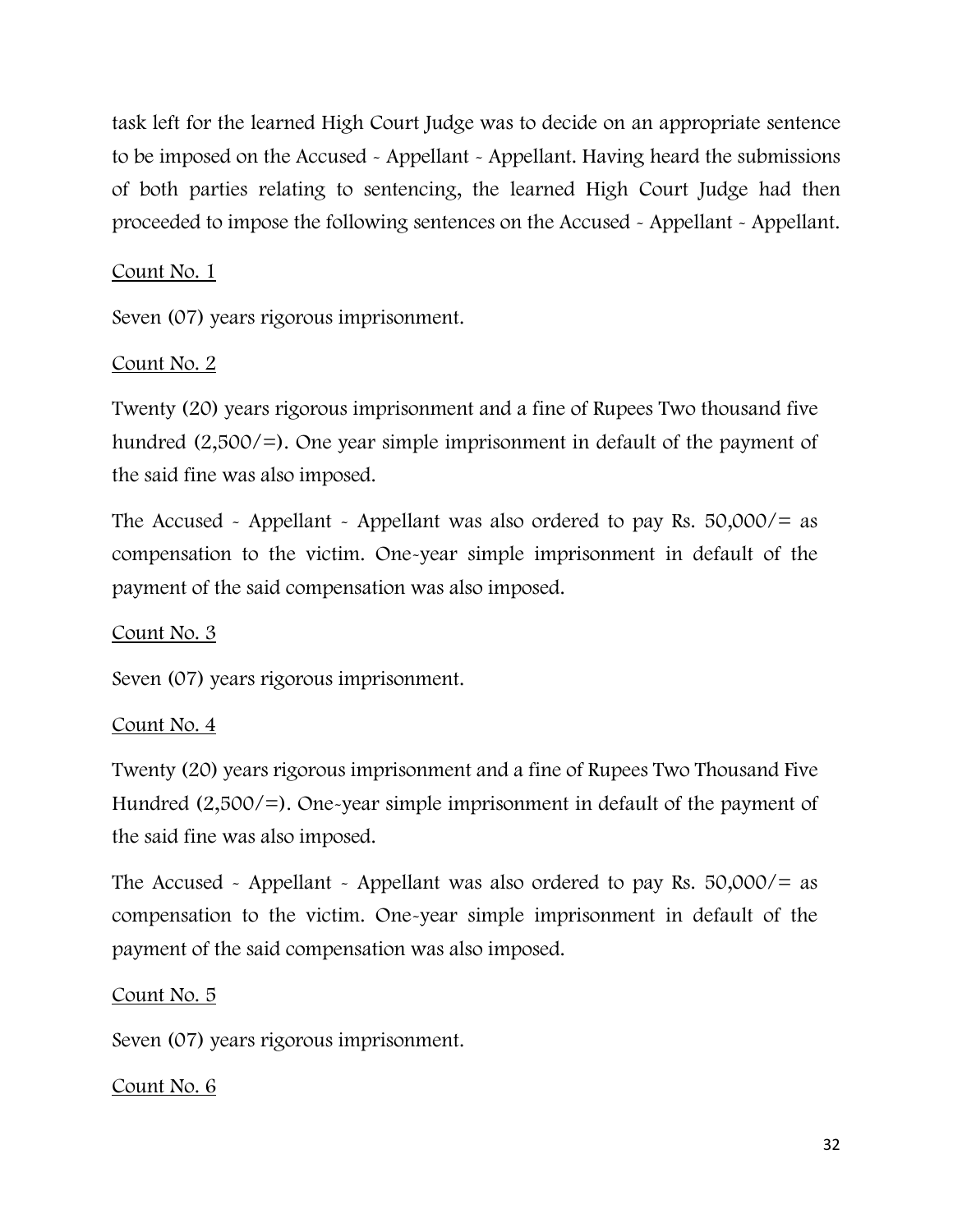Twenty (20) years rigorous imprisonment and a fine of Rupees Two Thousand Five Hundred (2,500/=). One year simple imprisonment in default of the payment of the said fine was also imposed.

The Accused - Appellant - Appellant was also ordered to pay Rs.  $50,000/=\text{as}$ compensation to the victim. One-year simple imprisonment in default of the payment of the said compensation was also imposed.

The learned High Court Judge has further ordered that none of the above terms of imprisonment shall run concurrently. This means that the Accused - Appellant - Appellant has to undergo a cumulative period of 81 years rigorous imprisonment and a further cumulative period of 06 years simple imprisonment in case he defaults the payment of the fines and the compensation ordered.

Being aggrieved by the order of the learned High Court Judge, the Accused -Appellant - Appellant appealed to the Court of Appeal. The petition of appeal submitted to the Court of Appeal dated 31-12-2013 has also been produced marked **P** 3 as part and parcel of the petition.

Having considered the arguments presented before it, the Court of Appeal by its judgment dated 22-05-2017, held that;

- i. the Accused Appellant Appellant was never misled and he was well aware of the nature of the charges when he decided to plead guilty;
- ii. the performance of the counsel at the trial in the original court is not a criteria in deciding the appeal;
- iii. and hence, there was no reason to interfere with the order of the learned High Court Judge.

The Court of Appeal on the above basis dismissed the appeal.

Being aggrieved by the judgment of the Court of Appeal, the Accused - Appellant -Appellant filed the instant application for special leave to appeal. He has framed following questions of law in his petition dated 17<sup>th</sup> October 2017.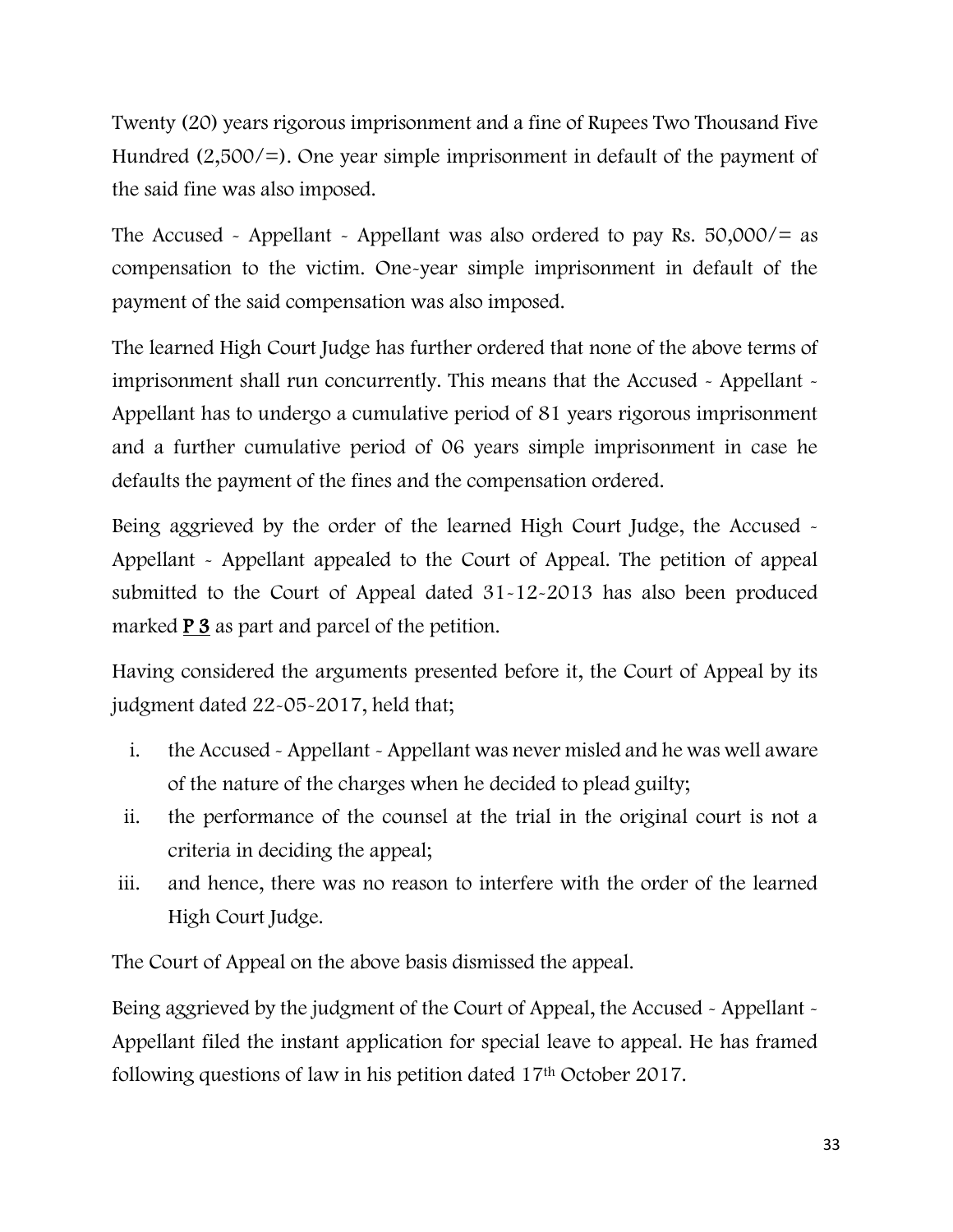- a) "Did the learned High Court Judge and the learned judges of the Court of Appeal err in law and in fact by respectively imposing and affirming a term of rigorous imprisonment for 81 years on the petitioner for two types of offences included in six counts in the indictment which alleged to have been committed by the petitioner on the victim within a period of 3 months, i.e. from December 2010 to 21st February 2011?
- b) Did the learned High Court Judge and the learned judges of the Court of Appeal err in law and in fact by respectively imposing and affirming a term of rigorous imprisonment for 81 years on the petitioner by failing to consider the fact that the petitioner pleaded guilty without proceeding with the trial?
- c) Did the learned High Court Judge and the learned judges of the Court of Appeal err in law and in fact by failing to consider the fact that the indictment was erroneous and defective as counts 1, 2, 3, and 4 did not appropriately specify date relating to the alleged offences?
- d) Did the learned High Court Judge and the learned Judges of the Court of Appeal err in law and in fact by failing to appreciate that the Petitioner was deprived of a fair trial which led him to plead guilty where the counsel assigned by Court failed to discharge his duties to an acceptable standard.
- e) Did the learned High Court Judge and the judges of the Court of Appeal err in law and in fact by failing to consider the fact that imposing a term of rigorous imprisonment for 81 years for two types of offences included in six counts in the indictment which alleged to have been committed by the Petitioner on the victim within a period of 3 months is excessive and against the well-accepted principles of sentencing and theories of punishment? " 1

Perusal of the averments in the petition presented by the Accused - Appellant - Appellant to this Court, shows clearly that he had admitted the fact that he pleaded guilty separately to all the six counts in the indictment on 18-12-2013. He has further stated in his petition<sup>2</sup> that he honestly believed that the learned High Court

<sup>&</sup>lt;sup>1</sup> Quoted from paragraph 23 of the petition dated 17<sup>th</sup> October 2017.

<sup>2</sup> Paragraph 8 of the afore-said petition.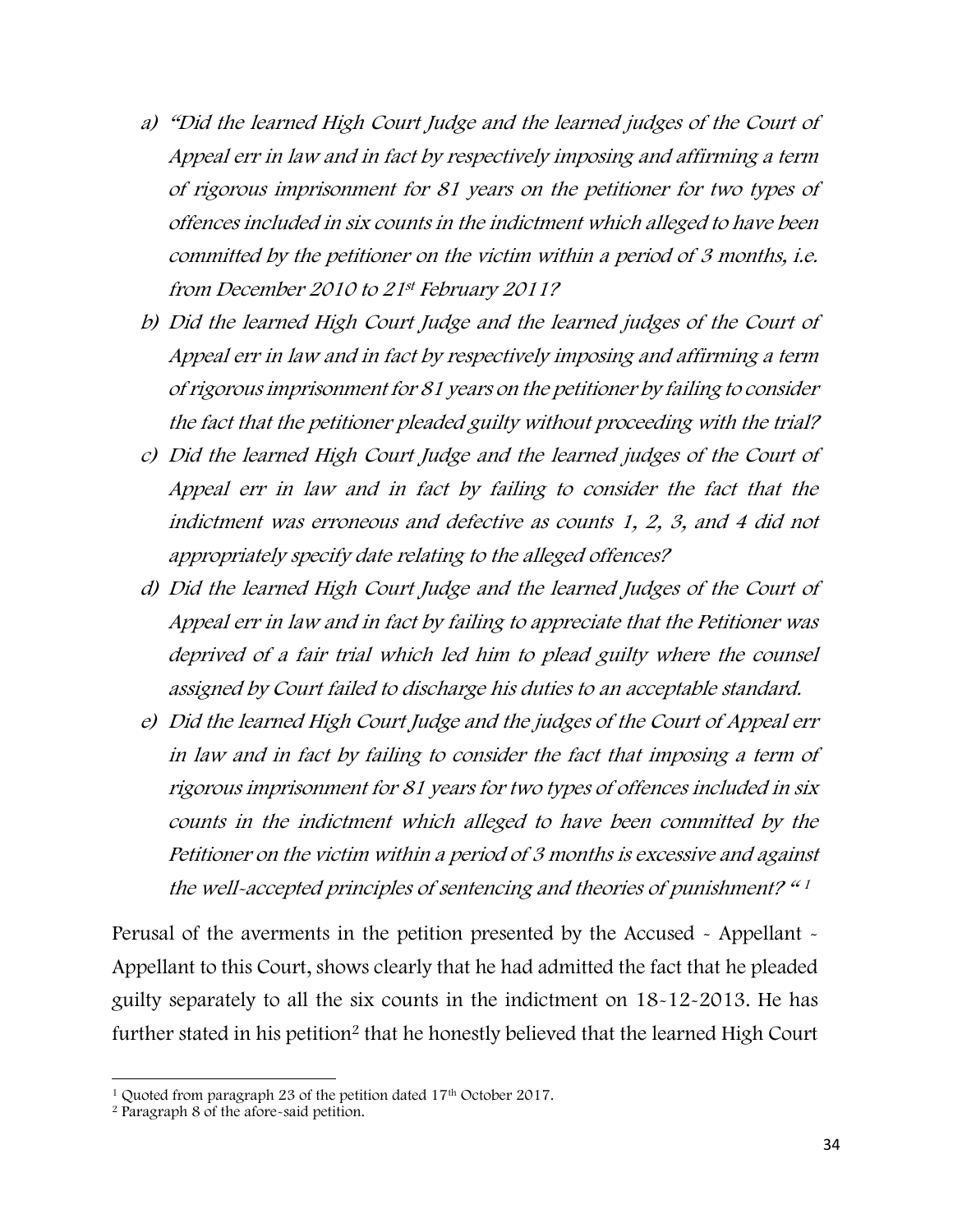judge would take into consideration, the fact that he had pleaded guilty to all the counts in the indictment, when deciding the quantum of the sentence to be imposed on him.

Moreover, paragraphs 14 and 15 of the petition presented to this court by the Accused - Appellant - Appellant shows clearly that his main concern, complaint and focus in his application for special leave, is on the quantum of the sentences imposed on him. The said paragraphs are quoted below for easy reference.

- 14.Being aggrieved by the above sentence imposed by the learned High Court Judge of Anuradhapura, the Petitioner states that the Petitioner preferred an appeal to the Court of Appeal on 31-12-2013 inter alia on the following grounds;
- a) The sentence imposed by the learned High Court Judge on the Petitioner was excessive,
- b) The sentence imposed on the Petitioner was erroneous as the learned High Court Judge has not considered the principles in section 303 of the Code of Criminal Procedure Act as amended and the fact that the Petitioner did not have any previous convictions or pending cases against him.
- c) The trial held against the Petitioner was illegal as the indictment filed against the Petitioner was erroneous and misconceived.
- 15. Accordingly, the Petitioner, by his petition of appeal, prayed for inter alia;
	- a) To declare that the sentence of 81 years of rigorous imprisonment imposed by the learned High Court Judge on the Petitioner on 18-12-2013 was erroneous,
	- b) To alter the sentence imposed by the learned High Court Judge on the Petitioner on 18-12-2013 and to make a suitable order,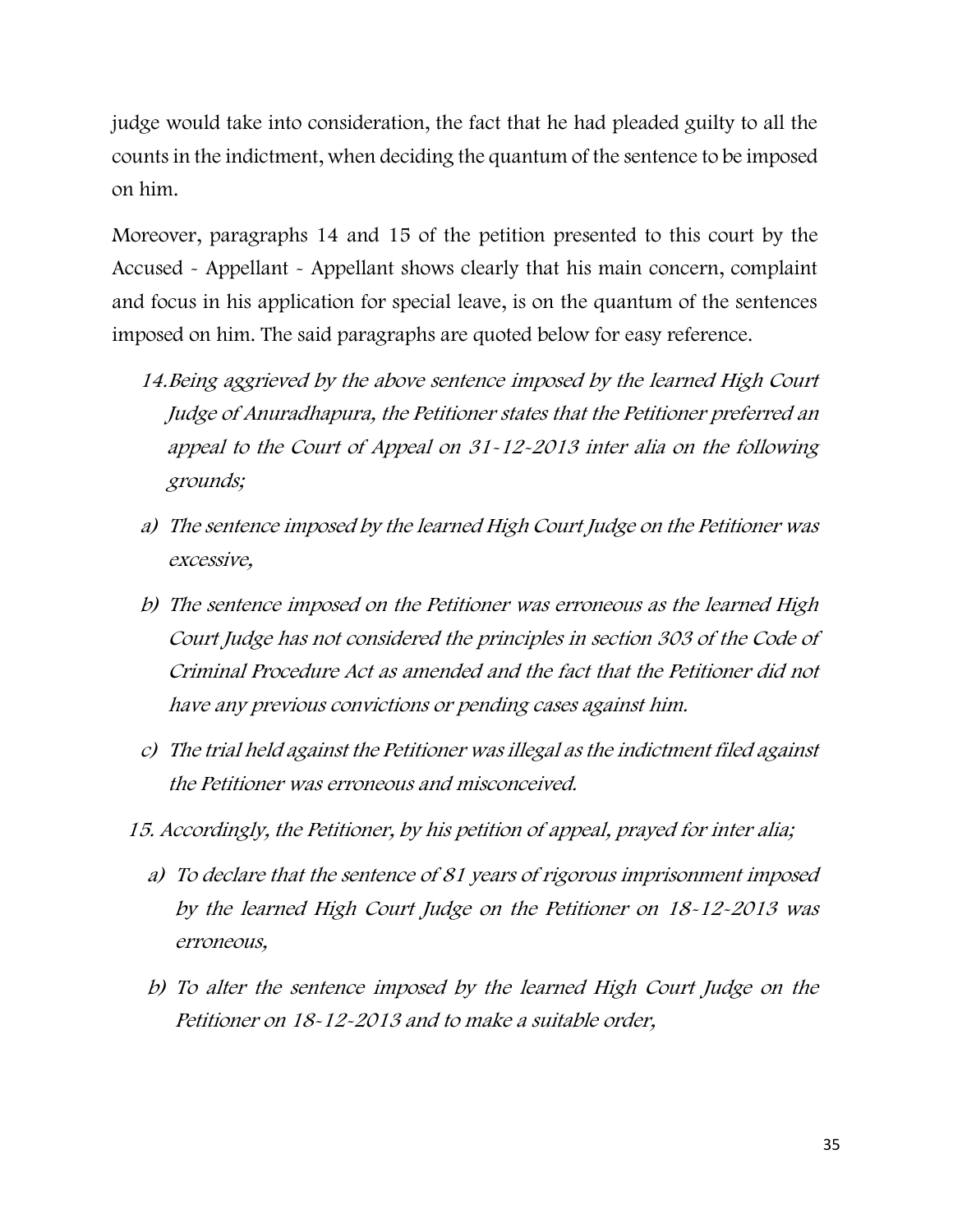#### c) To acquit the Petitioner. 3

The afore-said leave to appeal application was supported before this bench firstly on 23-10-2019 and then on 28-01-2020.<sup>4</sup> (This bench commenced hearing submissions of counsel on 23-10-2019 and concluded it on 28-01-2020). Having heard the submissions of the learned Counsel for both parties, this bench by its order dated 28-01-2020, has granted special leave to appeal only in respect of the question of law set out in sub paragraph (e) of paragraph 23 of the Petition dated 17-10-2017. The journal entry dated 28-01-2020 is reproduced below for clarity.

"28-01-2020

Before: B. P. Aluwihare PC J P. Padman Surasena J E. A. G. R. Amarasekera J

Asthika Devendra with Kaneel Maddumage for the Accused-Appellant-Petitioner.

Ms. Lakmali Karunanayake DSG for A/G.

Court has heard the learned Counsel for the Petitioner as well as learned DSG for the Rspdt.

Both Counsel agree that this is <sup>a</sup> fit matter to grant spl leave to Appeal on the question of law raised in paragraph 23 (e) of the Petition & affidavit dated 17/10/2017.

This Court heard the submissions of counsel on behalf of the Petitioner-Appellant as well as the Rspdt.

<sup>&</sup>lt;sup>3</sup> Paragraphs 14 and 15 of the petition dated 17<sup>th</sup> October 2017.

<sup>4</sup> Vide journal entries dated 23-10-2019 and 28-01-2020.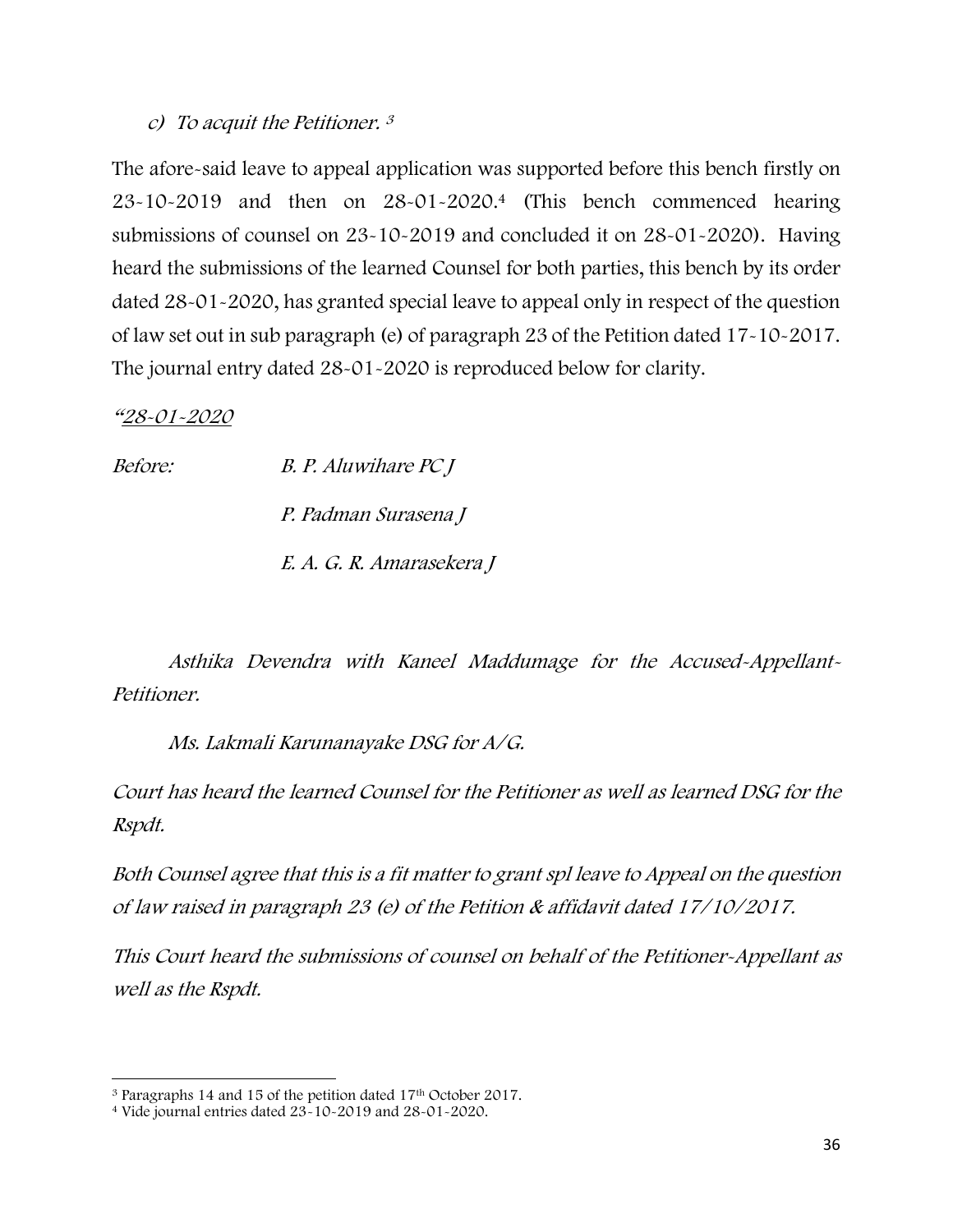Judgement reserved by Hon. B. P. Aluwihare PC J."

The said question of law referred to in paragraph 23 (e) of the Petition is reproduced below.

"(e) Did the learned High Court Judge and the judges of the Court of Appeal err in law and in fact by failing to consider the fact that imposing a term of rigorous imprisonment for 81 years for two types of offences included in six counts in the indictment which alleged to have been committed by the Petitioner on the victim within a period of 3 months is excessive and against the well-accepted principles of sentencing and theories of punishment."

Thus, as stated in paragraph 11 of the draft judgment of His Lordship Aluwihare PC J, it was in the above circumstances that this Court immediately after granting special leave to appeal on the question of law set out in paragraph 23 (e) of the Petition, on the same day, proceeded to hear parties on the question of law. It was thereafter that His Lordship Aluwihare PC J reserved the judgment.

The said paragraph 11 is quoted below for easy reference.

"As the question of law is confined only to the issue of the imposition of an excessive sentence, both the learned counsel for the Petitioner as well as the learned Deputy Solicitor General agreed to make submissions on behalf of the respective parties on the afore-stated question of law with a view to an early disposal of this matter. Accordingly, this court, acting under the proviso to Rule 16(1) of the Supreme Court Rules, dispensing with the requirement of complying with the provisions of the Rules regarding the steps preparatory to the hearing of the appeal, heard the learned counsel on the very day that Special Leave to Appeal was granted."

Thus, it is clear that this bench on 28-01-2020 decided that special leave to appeal in respect of the questions of law set out in paragraph 23 (a) to (d) of the above mentioned petition must not be granted. This was after hearing the submissions of counsel for both parties firstly on 23-10-2019 and then on 28-01-2020.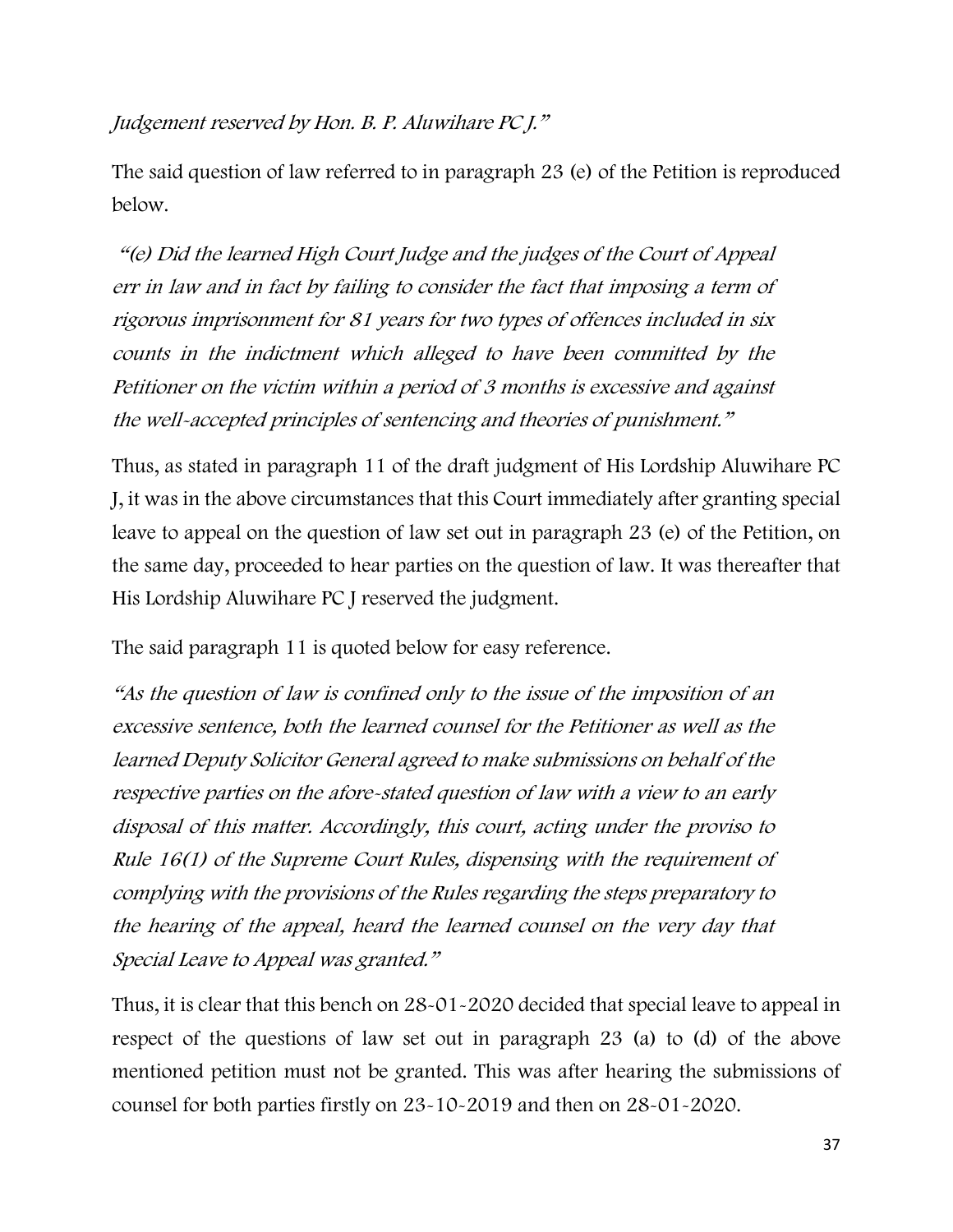It would be opportune at this stage, to reproduce Rule 16 (1) of the Supreme Court Rules. It is as follows.

".. If special leave to appeal is granted, the Court shall, after consulting the parties, or their attorneys-at-law if any, forthwith fix the date or dates of hearing of the appeal. If the Court for any reason does not fix the date of hearing, the date or dates of hearing shall be fixed by the Registrar on the date fixed in terms of sub-rule (2), after consulting the parties present and obtaining their assessment of the likely duration of the argument;

Provided that the Court may, with the consent of the parties or their attorneys-atlaw, proceed to hear and determine the appeal, either forthwith or on another date to be then fixed, dispensing with compliance with the provisions of these rules in regard to the steps preparatory to the hearing of such appeal…."

Therefore, in the instant case it is clear that both parties of this case consented for this Court to proceed to hear this appeal only on the question of law in respect of which this Court granted special leave to appeal.

Thus, it was in the above circumstances, that this Court as per the proviso to the above Rule proceeded to hear the submissions of the parties only in respect of the question of law set out in paragraph 23 (e) of the petition on the same day. This, no doubt, gave both parties the impression that this Court would not consider the correctness of the conviction but would only confine its judgment to the question of the quantum of the sentence imposed on the Accused - Appellant - Appellant.

I would now proceed to consider the question of law in respect of which this Court has granted special leave to appeal.

As has been mentioned above, according to the order of the learned High Court Judge, it is imperative for the Accused - Appellant - Appellant to undergo a cumulative period of 81 years rigorous imprisonment. In case he defaults the payment of the fines and the compensation ordered, he also has to undergo a further cumulative period of 06 years simple imprisonment.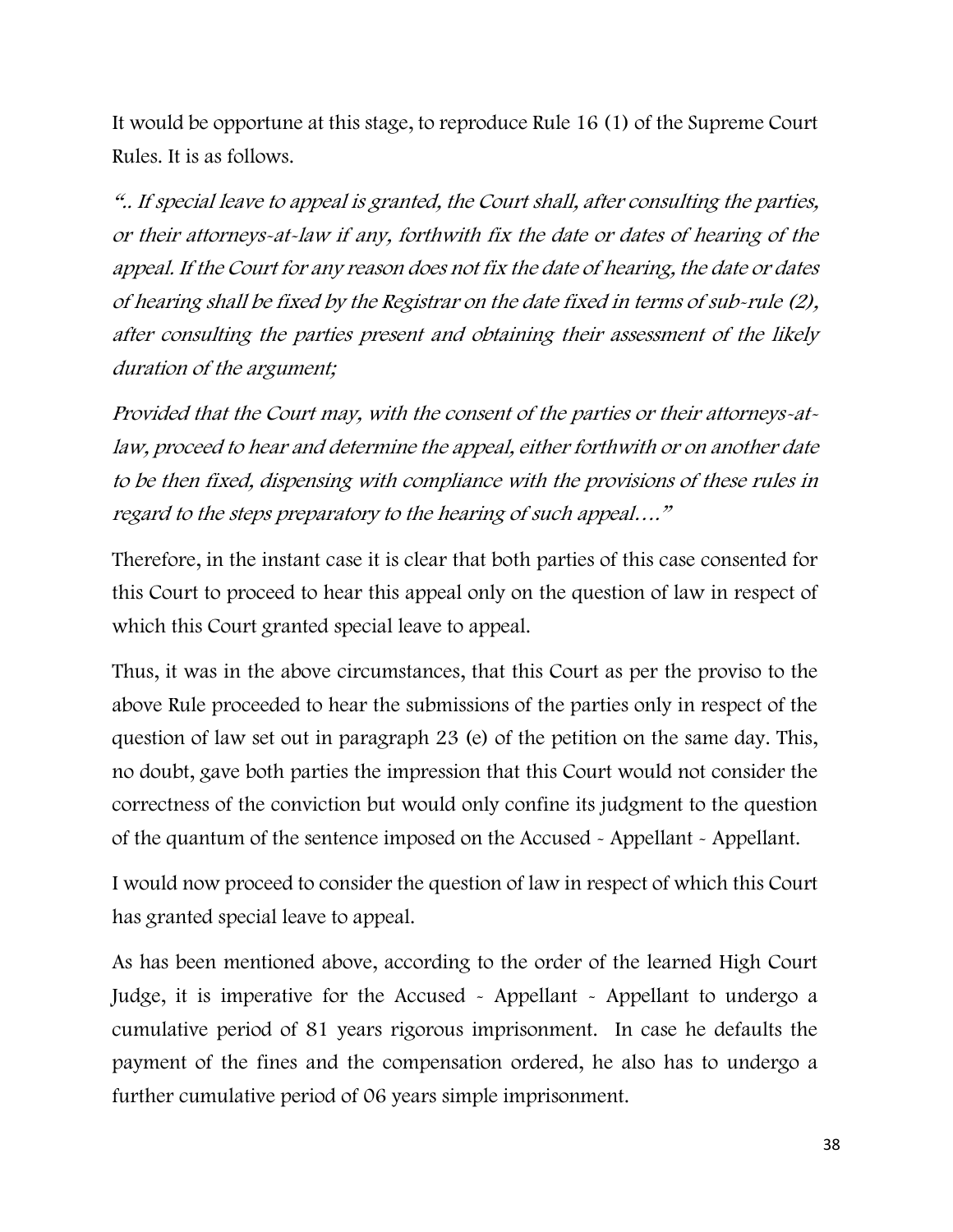It is clear that the learned High Court Judge has imposed the maximum term of imprisonment provided in the penal sections of the relevant offences with which the Accused - Appellant - Appellant was charged. This is despite the Accused -Appellant - Appellant had pleaded guilty to all the charges.

There is no doubt that the sentences imposed on the Accused - Appellant -Appellant are manifestly excessive. Since it is manifest by itself, I need not further elaborate on its excessive nature.

Further the order made by the learned High Court Judge preventing to run the sentences imposed in respect of each count concurrently has also resulted in a further enhancement of the already excessive sentences imposed on the Accused - Appellant - Appellant.

Thus, I answer the said question of law referred to in paragraph 23 (e) of the Petition in the affirmative.

In these circumstances, I set aside the sentences imposed on the Accused - Appellant - Appellant by the learned High Court Judge. I substitute therefore, the following sentences on the Accused - Appellant - Appellant.

## Count No. 1

Four (04) years rigorous imprisonment.

## Count No. 2

Ten (10) years rigorous imprisonment and a fine of Rupees Two thousand five hundred  $(2,500/)=$ . One (01) month simple imprisonment in default of the payment of the said fine is also imposed.

The Accused - Appellant - Appellant is also ordered to pay Rs.  $50,000/=\text{as}$ compensation to the victim. Three (03) months simple imprisonment in default of the payment of the said compensation is also imposed.

## Count No. 3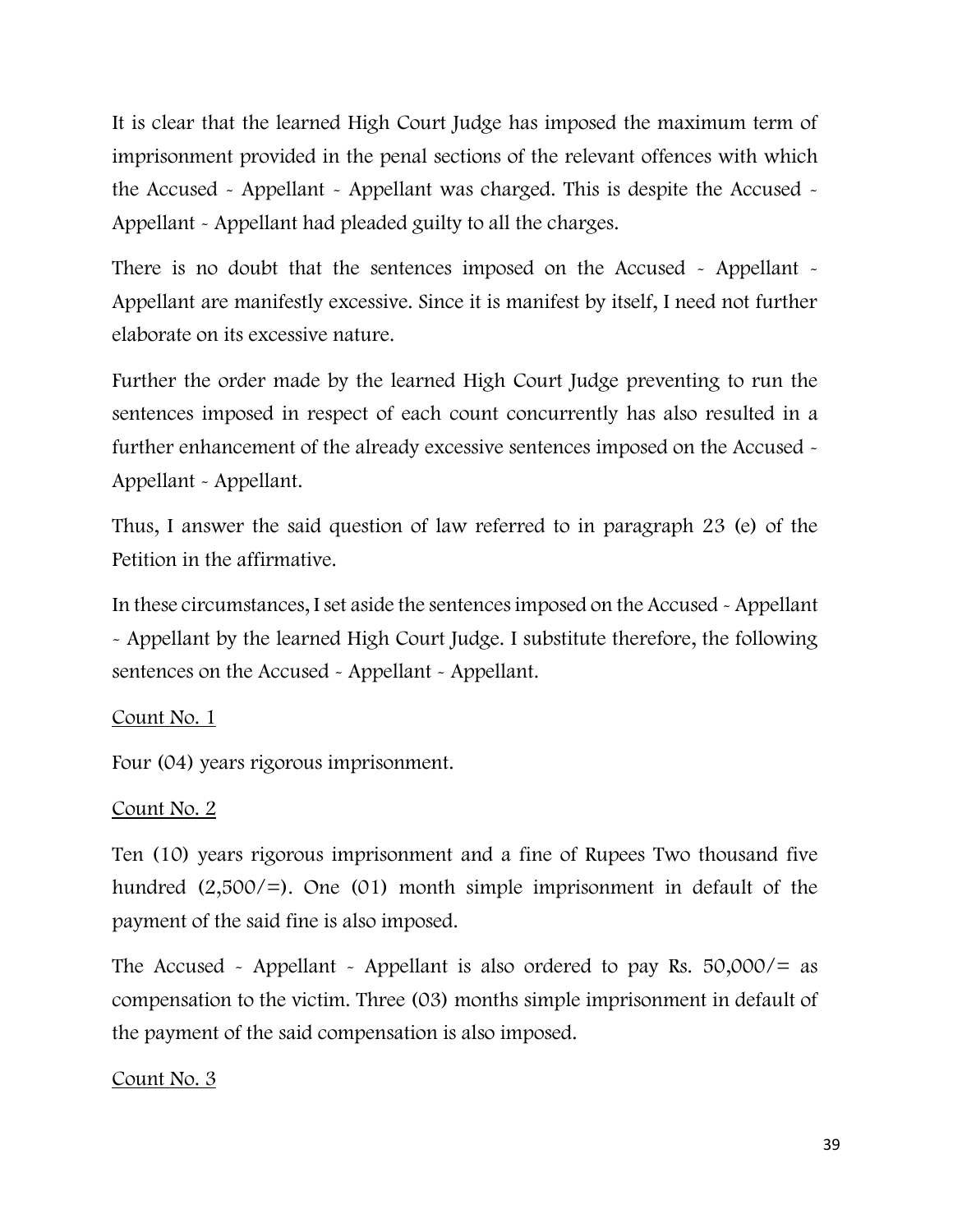Four (04) years rigorous imprisonment.

## Count No. 4

Ten (10) years rigorous imprisonment and a fine of Rupees Two Thousand Five Hundred  $(2,500/)=$ . One  $(01)$  month simple imprisonment in default of the payment of the said fine is also imposed.

The Accused - Appellant - Appellant is also ordered to pay Rs.  $50,000/=$  as compensation to the victim. Three (03) months simple imprisonment in default of the payment of the said compensation is also imposed.

## Count No. 5

Four (04) years rigorous imprisonment.

### Count No. 6

Ten (10) years rigorous imprisonment and a fine of Rupees Two Thousand Five Hundred  $(2,500/)=$ . One  $(01)$  month simple imprisonment in default of the payment of the said fine is also imposed.

The Accused - Appellant - Appellant is also ordered to pay Rs.  $50,000/=$  as compensation to the victim. Three (03) months simple imprisonment in default of the payment of the said compensation is also imposed.

I further order that the main terms of imprisonment imposed on the Accused - Appellant - Appellant i. e. each of the terms of 04 years imposed in respect of counts 01, 03 and 05 and also each of the terms of 10 years imposed in respect of counts 02, 04 and 06 shall run concurrently. Thus, the cumulative period of the said main terms of imprisonment would be 10 years.

The said cumulative period of the said main terms of imprisonment (10 years RI) must be taken as having run from the date of the conviction i.e. 18-12-2013. This is because I observe that the Accused - Appellant - Appellant has been in remand